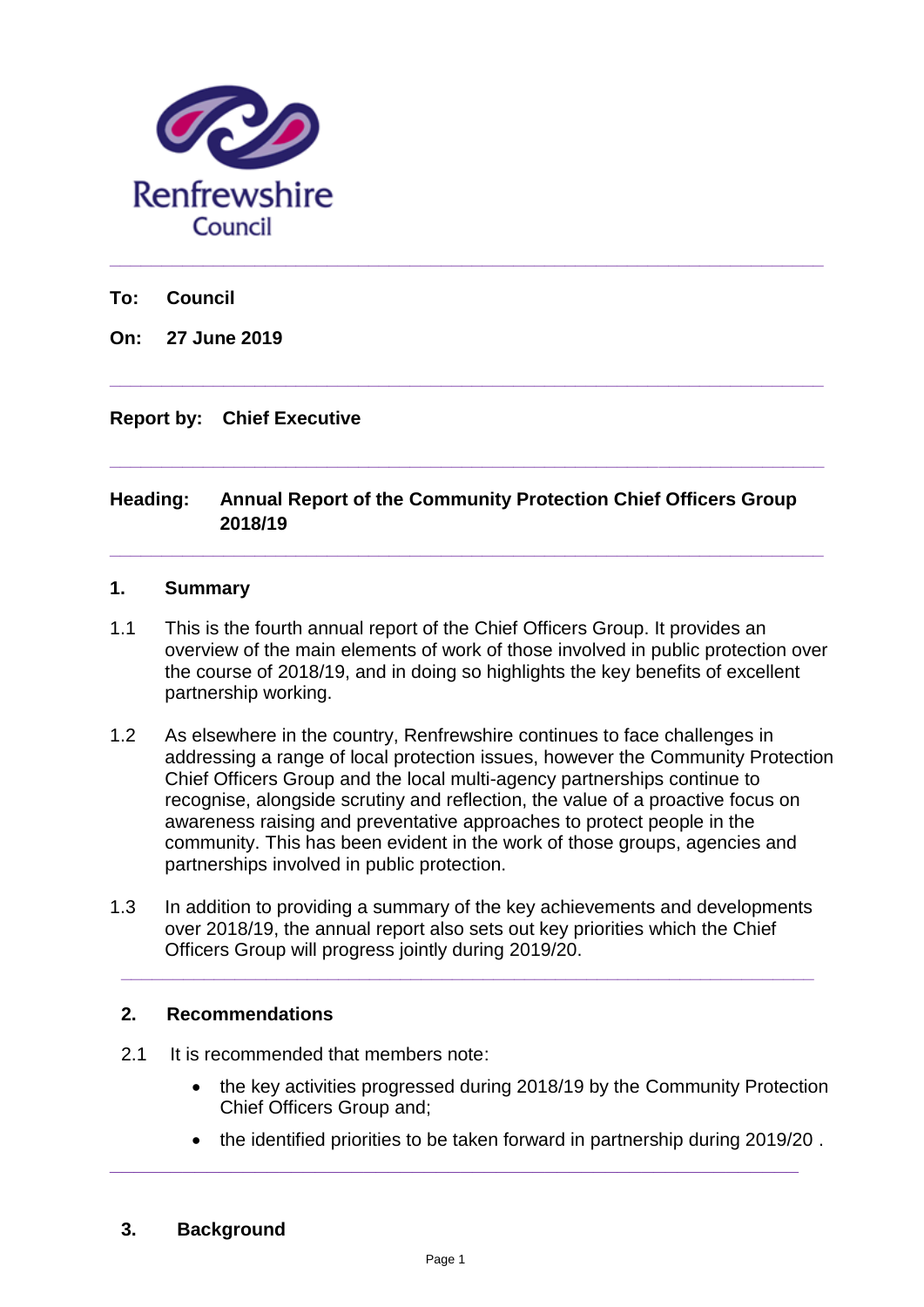- 3.1 Renfrewshire Community Protection Chief Officers Group is responsible for leadership and strategic oversight of performance in relation to multi agency public protection practice in Renfrewshire. The Chief Officers Group has a critical role in ensuring links are made across community and public protection activity at operational, tactical and strategic levels.
- 3.2 The six strategic partnerships covering the areas of public protection work, report into the Chief Officers' Group which oversee performance and ensure the provision of quality services in relation to child protection, adult protection, wider protection, offender management, alcohol and drugs, and gender based violence. These are:
	- Renfrewshire Child Protection Committee
	- Renfrewshire Adult Protection Committee
	- Multi Agency Public Protection Arrangements Strategic Oversight Group
	- Renfrewshire Alcohol and Drug Partnership
	- Renfrewshire Gender Based Violence Strategy Group
	- Community Protection Steering Group
- 3.3 The purpose of the Member Officer Group is to provide senior elected members with the opportunity to formally and regularly discharge their strategic independent scrutiny and assurance role in relation to key activity and significant developments which have implications for public protection matters in Renfrewshire.

# **4. Key activities during 2018/19**

- 4.1 A significant range of activities have been undertaken during 2018/19, which are detailed within the full annual report at Appendix 1. These include:
	- Renfrewshire Community Planning Partnership established an independent Alcohol and Drugs Commission to gain a true picture of the impact of alcohol and drug use in has on individuals, families and communities across Renfrewshire. The work of the commission is ongoing; however, it is anticipated that findings and recommendations will be concluded in early 2020. The Commission has the full support of the Chief Officers Group and across all key partner organisations.
	- Partners have worked collaboratively in relation to preparations for Brexit. At a national level this has involved engagement in national groups and contingency arrangements, and at a local level partners have maintained communication on preparations being undertaken by each organisation.
	- Renfrewshire Adult Protection Committee hosted its biennial conference in March 2019 and attracted over two hundred participants.
	- A multi-agency case file audit took place in May 2018 as part of Renfrewshire Child Protection Committee's ongoing commitment to selfevaluation. Overall the audit found evidence of very good and good practice and identified learning opportunities that will be taken forward.
	- The annual Renfrewshire Child Protection Committee development session was held in Johnstone Town Hall on 24 October 2018. The event, brought together a wide range of stakeholders to take stock of the key issues arising locally and nationally to help inform priorities for the coming year.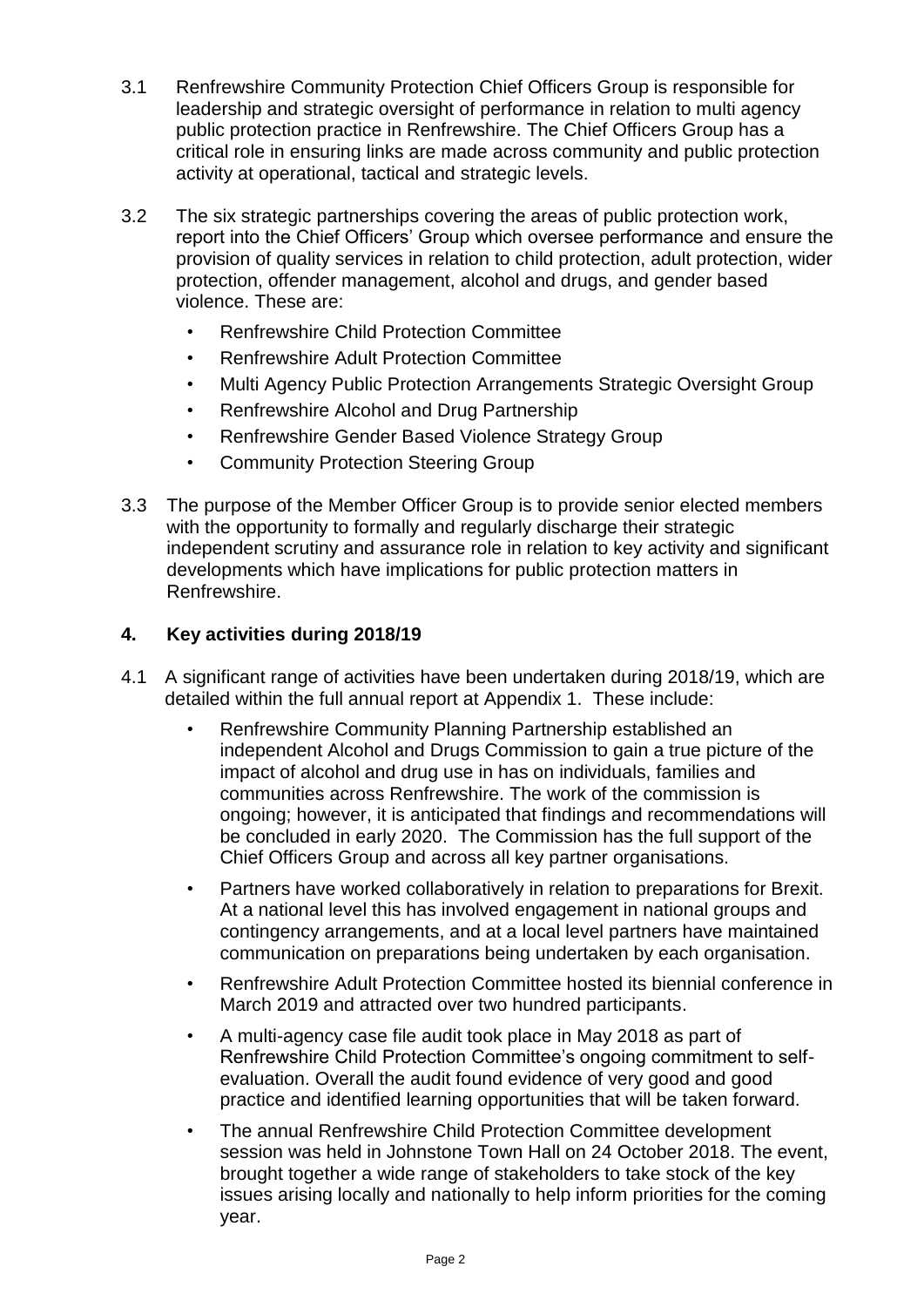- Renfrewshire Community Safety Hub has focused on using partnership resources including Daily Tasking; Our Home, Your Street, Our Community; Renfrewshire Wardens, Youth Teams, Investigators and Mediators and CCTV operators to tackle the use of Etizolam and other illegal drugs.
- Renfrewshire continues to develop an innovative partnership approach to supporting unaccompanied asylum seeking children and recently took part in research carried out by the United Nations High Commissioner for Refugees.
- A development group, chaired by the Chief Social Work Officer, was established to research best practice with the intention of developing a plan to help make Renfrewshire become a "trauma informed and trauma responsive" area.
- 4.2 A key achievement to note has also been the development of a new collaborative leadership programme across key agencies including Scottish Ambulance Service, Scottish Fire and Rescue, NHS GGC, Police Scotland, Renfrewshire Health and Social Care Partnership and representatives from Renfrewshire Council services. The programme which has operated as a pilot since November 2018, also included representatives from local third sector organisations.
- 4.3 The pilot programme is aimed at  $1<sup>st</sup>$  or  $2<sup>nd</sup>$  tier line managers who show potential to advance within their relevant service. A special meeting of the Chief Officers Group took place on 7 June 2019 to discuss the outcomes and recommendations from the pilot. There is a clear appetite across all agencies to continue to develop the programme going forward.

# **5. Strategic Focus 2019/20**

- 5.1 In terms of the future work programme of the Chief Officers Group, a range of key priorities have been identified as key priorities for 2019/20. It should be noted that these priorities are high level and there is significant partnership work to improve and develop service over and above those mentioned. Priorities can be summarised as follows:
	- Prioritise work on alcohol and drugs use across Renfrewshire and drive forward the recommendations from the Alcohol and Drugs Commission to reduce the impact on individuals, families and communities;
	- Support positive mental health and wellbeing with a focus on suicide prevention and people presenting to agencies in distress;
	- Monitor the potential impact of the UK leaving the European Union undertaking activities on a partnership basis as required;
	- Consider the findings and recommendations of the recent national Thematic Inspection of Adult Support and Protection to ensure that all appropriate actions are taken in a Renfrewshire context;
	- Support the implementation of Renfrewshire's Community Justice Outcomes Improvement Plan 2018-2021 and respond to the planned presumption against short sentences which will be extended to 12 months;
	- Explore the potential for Renfrewshire Community Planning Partnership to become trauma informed and responsive;
	- Consider the findings of the National Child Protection Improvement Programme as these are developed and implement as appropriate;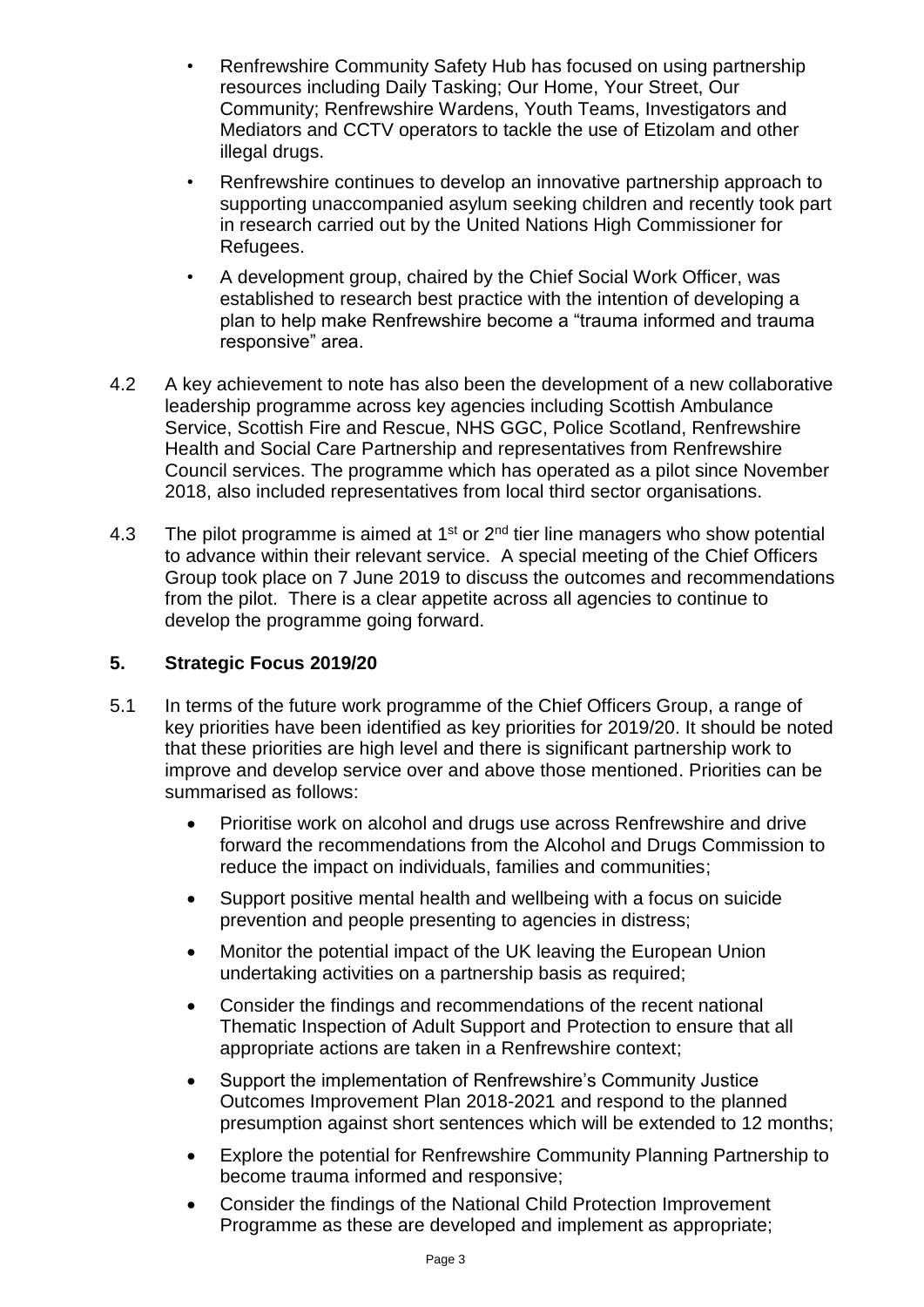- Evaluate the Leadership Collaborative Programme and consider the next steps:
- Review our arrangements for sharing learning from initial and significant case reviews which have been undertaken locally, regionally and nationally; and
- Undertake an independent review of existing community protection governance arrangements to identify opportunities to further strengthen these arrangements.
- 5.2 The Chief Officers Group will continue to seek to ensure that performance and practice are scrutinised at a strategic level, to identify what works well, to highlight any areas for improvement, and to consider where further opportunities for early intervention and prevention activity would achieve improved outcomes for local people.

**\_\_\_\_\_\_\_\_\_\_\_\_\_\_\_\_\_\_\_\_\_\_\_\_\_\_\_\_\_\_\_\_\_\_\_\_\_\_\_\_\_\_\_\_\_\_\_\_\_\_\_\_\_\_\_\_\_\_\_\_\_\_\_\_\_\_\_**

# **Implications of the Report**

- 1. **Financial - None***.*
- 2. **HR & Organisational Development - None**
- 3. **Community/Council Planning – None**
- 4. **Legal – None**
- 5. **Property/Assets – None**
- 6. **Information Technology- None**
- 7. **Equality & Human –** The Recommendations contained within this report have been assessed in relation to their impact on equalities and human rights. No negative impacts on equality groups or potential for infringement of individuals' human rights have been identified arising from the recommendations contained in the report because it is for noting only. If required following implementation, the actual impact of the recommendations and the mitigating actions will be reviewed and monitored, and the results of the assessment will be published on the Council's website.

**\_\_\_\_\_\_\_\_\_\_\_\_\_\_\_\_\_\_\_\_\_\_\_\_\_\_\_\_\_\_\_\_\_\_\_\_\_\_\_\_\_\_\_\_\_\_\_\_\_\_\_\_\_\_\_\_\_\_\_**

**\_\_\_\_\_\_\_\_\_\_\_\_\_\_\_\_\_\_\_\_\_\_\_\_\_\_\_\_\_\_\_\_\_\_\_\_\_\_\_\_\_\_\_\_\_\_\_\_\_\_\_\_\_\_\_\_\_\_\_\_\_\_\_\_\_\_\_**

- 8. **Health & Safety - None**
- 9. **Procurement - None**
- 10. **Risk - None**
- 11. **Privacy Impact - None**
- 12*.* **Cosla Policy Position – None**

#### **List of Background Papers**

**None** 

**Author:** Yvonne Farquhar, Service Planning and Policy Development Manager, Chief Executive's Service [yvonne.farquhar@renfrewshire.gov.uk](mailto:yvonne.farquhar@renfrewshire.gov.uk) 0141 618 7409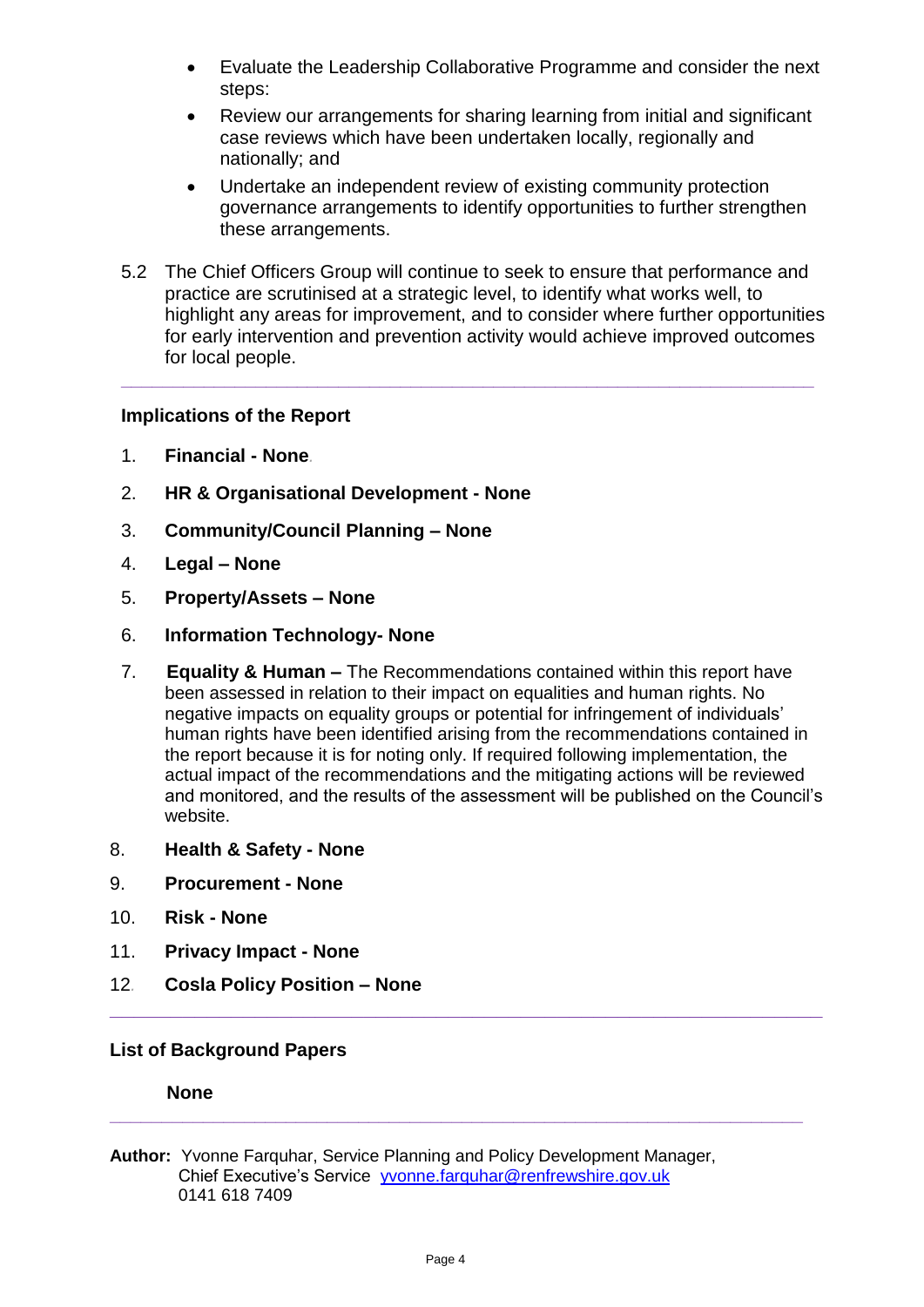# Renfrewshire Community Protection Chief Officers Group

Annual Report 2018/19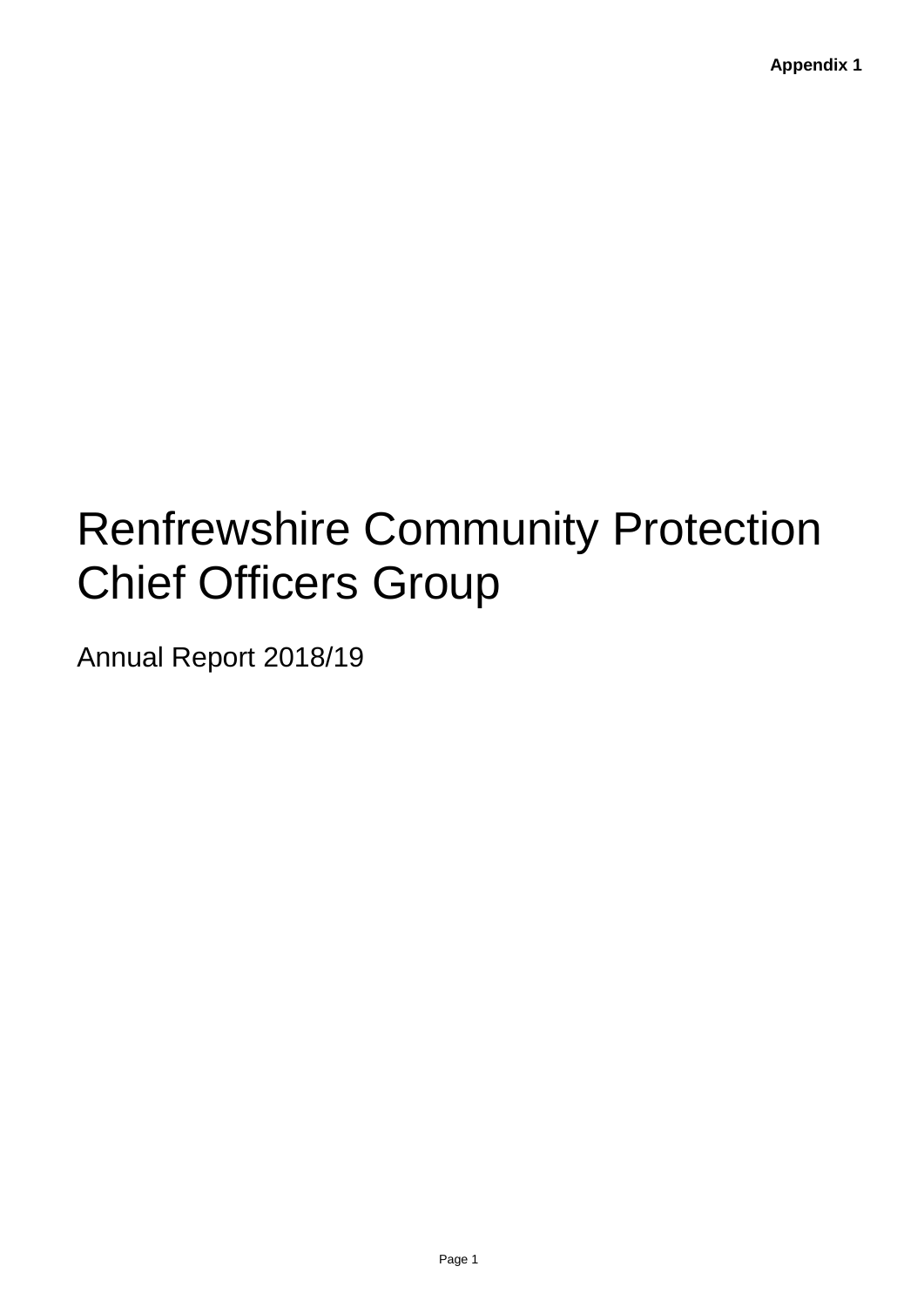# **Table of Contents**

- 1. Introduction
- 2. Renfrewshire Profile
- 3. Chief Officers Group
- 4. Member Officers Group
- 5. Strategic Partnerships Activities
- 6. Strategic Focus for 2019/20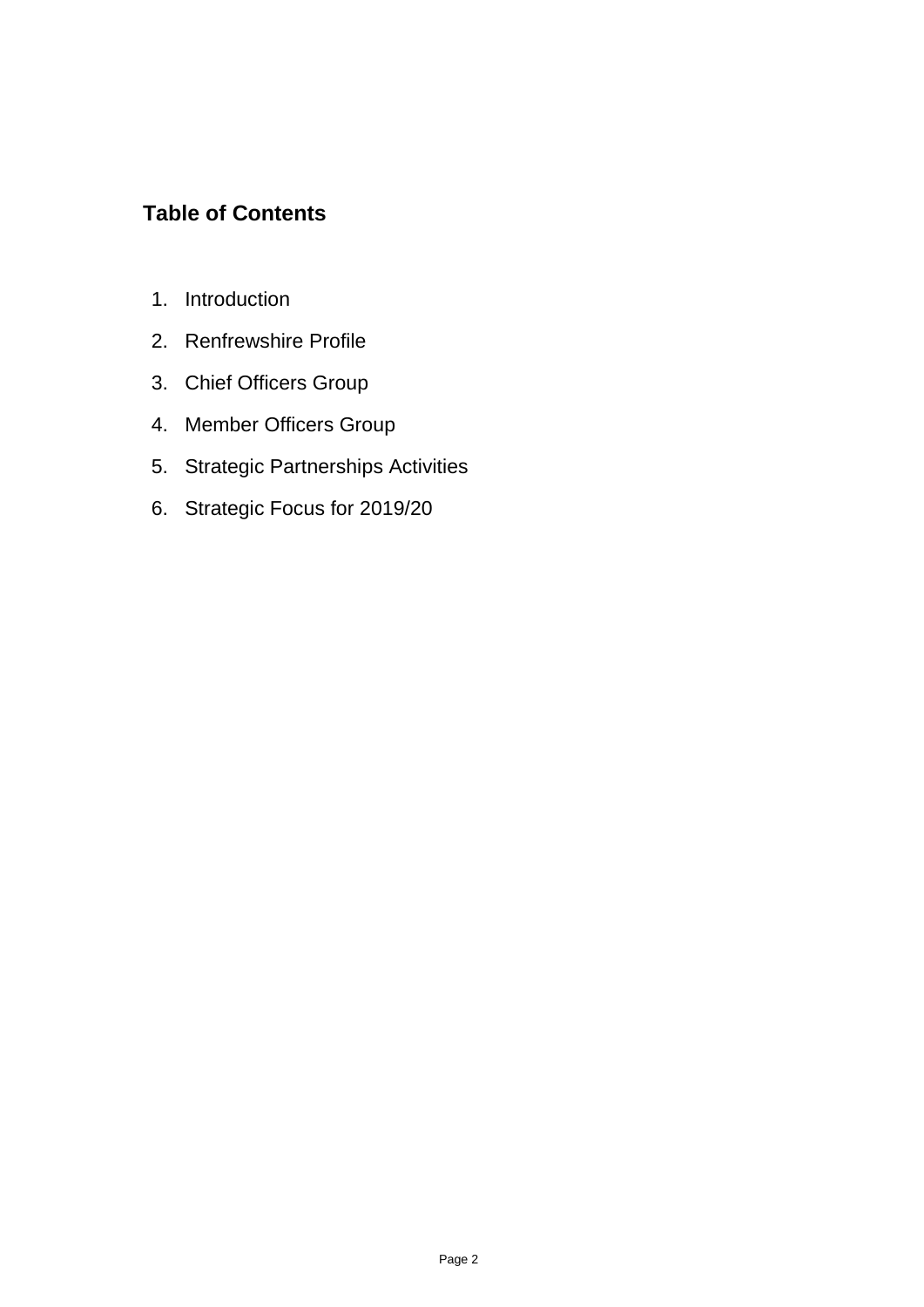# **1. Introduction**

Renfrewshire Community Protection Chief Officers Group is responsible for leadership, strategic oversight and scrutiny in relation to multi agency public protection activity and practice in Renfrewshire. The Chief Officers Group oversees the work of six strategic partnerships which examine the performance and ensure the provision of quality services in relation to child protection, adult protection, wider public protection, offender management, alcohol and drugs, and gender based violence.

As elsewhere in the country, Renfrewshire continues to face challenges in addressing a range of local protection issues, however the Chief Officer Group and the local multi-agency partnerships, continue to recognise, alongside scrutiny and reflection, the value of a proactive focus on awareness raising and preventative approaches to protect people in the community. This has been evident in the work of those groups, agencies and partnerships involved in public protection.

This is the fourth annual report of the Chief Officers Group. It provides an overview of the main elements of work of those involved in public protection over the course of 2018/19, and in doing so highlights the key benefits of excellent partnership working.

A significant range of activities have been undertaken during 2018/19, which are highlighted within the body of this report and include:

- During 2018/19, Renfrewshire Community Planning Partnership agreed to establish an independent commission to gain a true picture of drug and alcohol use in Renfrewshire, and to make recommendations on what partners can do together to support local people and communities adversely affected by drug and alcohol use and to improve life outcomes. The first meeting of Renfrewshire's Alcohol and Drugs Commission took place on the 19th March 2019 and it is envisaged that the commission will conclude and report on its recommendations early 2020.
- Etizolam (Street Valium) remains a concern within Renfrewshire with Police Scotland continuing to disrupt the supply and distribution including recovering pill presses, wherever possible. In response, the Renfrewshire Community Safety Hub is continuing a focus on using partnership resources including Daily Tasking; Our Home, Your Street, Our Community; Renfrewshire Wardens, Youth Teams, Investigators and Mediators and CCTV operators to tackle the use of Etizolam and other illegal drugs.
- Renfrewshire continues to develop a sector leading partnership approach to supporting unaccompanied asylum seeking children and recently the Unaccompanied Asylum Seeking Children team together with the young people participated in research carried out by the United Nations High Commissioner for Refugees.
- A multi-agency case file audit took place in May 2018 as part of Renfrewshire Child Protection Committee's ongoing commitment to self- evaluation. Twenty-one families, from the twenty-five randomly selected, gave consent for the files to be audited. Overall the audit found evidence of very good and good practice and identified learning opportunities that will be taken forward.
- The annual Renfrewshire Child Protection Committee (RCPC) development session was held in Johnstone Town Hall on 24 October 2018. This is an annual event, designed to bring people together to take stock of the key issues arising locally and nationally to help inform priorities for the coming year.
- A staff development session has been held to look at the ambition and direction of trauma approaches in Renfrewshire. A development group, chaired by the Chief Social Work Officer, has been established to research best practice and over the next twelve months develop a plan to help make Renfrewshire a "trauma informed and trauma responsive" area.
- In August 2018, the Education and Children's Services Policy Board agreed Renfrewshire's antibullying policy. The development of this policy was informed by recently updated national guidance and involved a broad range of stakeholders including respect*me* Scotland's antibullying organisation. In addition, the review involved significant awareness raising, training and engagement with pupils, staff and parents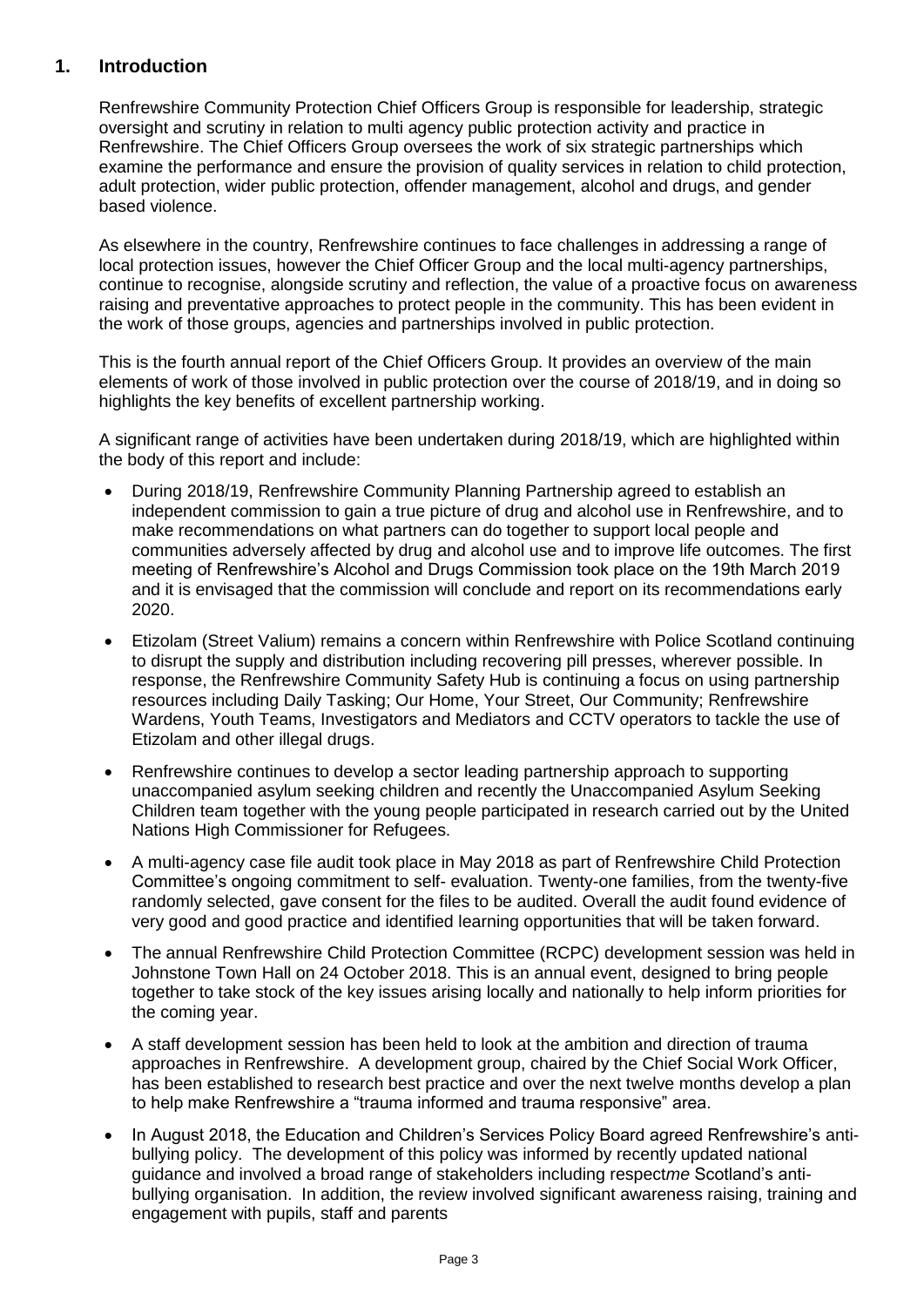- In August 2018, Renfrewshire's Gender Based Violence Strategy 'Equally Safe in Renfrewshire' was launched and has adopted and embraced the national priorities on gender based violence which were set out by the Scottish Government.
- The Renfrewshire Adult Protection Committee hosted its biennial conference in March 2019. Two hundred professionals from a wide range of agencies attended to hear keynote speakers and engage in workshops on the theme of capacity and consent in the context of adult support and protection context.
- The Renfrewshire Prevent Professional Concerns Case Conferences has been established in order to identify individuals who may be at risk of being exploited by violent extremist narratives and drawn into terrorism; assessing the nature and the extent of their vulnerability, and, where necessary, providing an appropriate support package tailored to their needs.

# **2. Renfrewshire Profile**

Renfrewshire Council covers an area of 261.5 km2 and is the tenth largest local authority in Scotland, in terms of population. he latest estimate (mid-year 2017) puts Renfrewshire's population at 176,830 an increase of 900 (0.51%) on 2016.

Based on 2016 figures, Renfrewshire's total population is projected to grow over the next period, increasing by 3.2% (181,603) by 2041. Its age composition is projected to change significantly. While numbers in the 16-64 age group are projected to decline by 2.1%, the 65+ population is set to increase by 24.6% to 2041, most significantly by 76.5% in the 75+ category.

In terms of ethnicity, Renfrewshire has a larger proportion of the population identifying as White Scottish and smaller percentages of all minority ethnic groups than the Scottish average. 91% of the population in Renfrewshire identify as White Scottish compared to the Scottish average of 84%. 2.8% identify as Black or Minority Ethnic compared to the Scottish average of 4%. Deprivation remains an issue in Renfrewshire.

According to the Scottish Index of Multiple Deprivation (SIMD) of Renfrewshire's 225 datazones, 13 are in the most deprived 5% in Scotland. This is a local share of 5.8% (13 out of 225) and a national share of 3.7% (13 out of 349). The 2016 release however, also evidenced a decrease in the number of people identified as income and employment deprived since 2012, by 6% and 15% respectively. It is envisaged that there will be a further SIMD release later in 2019.

Just under a quarter of children in Renfrewshire are living in poverty, and that figure is predicted to rise. This is a key concern as poverty in childhood has a severe limiting effect on the prospects of that child both in the present and later in life. We also know that the nature of poverty is changing too, with poverty rising amongst the young, working and renting. Two thirds of children living in poverty are living in a household where at least one person is working.

#### **Analysis of current trends**

#### **Child Protection**

There were 103 children on the Child Protection Register at 31 July 2018. This figure is subject to considerable fluctuation as it reflects risks and need. At the same point in time, Renfrewshire had 656 looked after children, which is 1.9% of the 0-17 population. This was the fourth highest rate in Scotland (data for Glasgow City not included in national dataset). Over the last decade, Renfrewshire has been proactive in developing services and support to reduce the looked after population and prioritise family placements wherever appropriate.

#### **Gender Based Violence**

2,146 domestic abuse incidents have been reported to the police, an increase of one percent on the previous year. Meanwhile, 1,233 crimes and offences relating to gender based violence were raised as a result of reported incidents, representing a decrease of two percent on the previous year.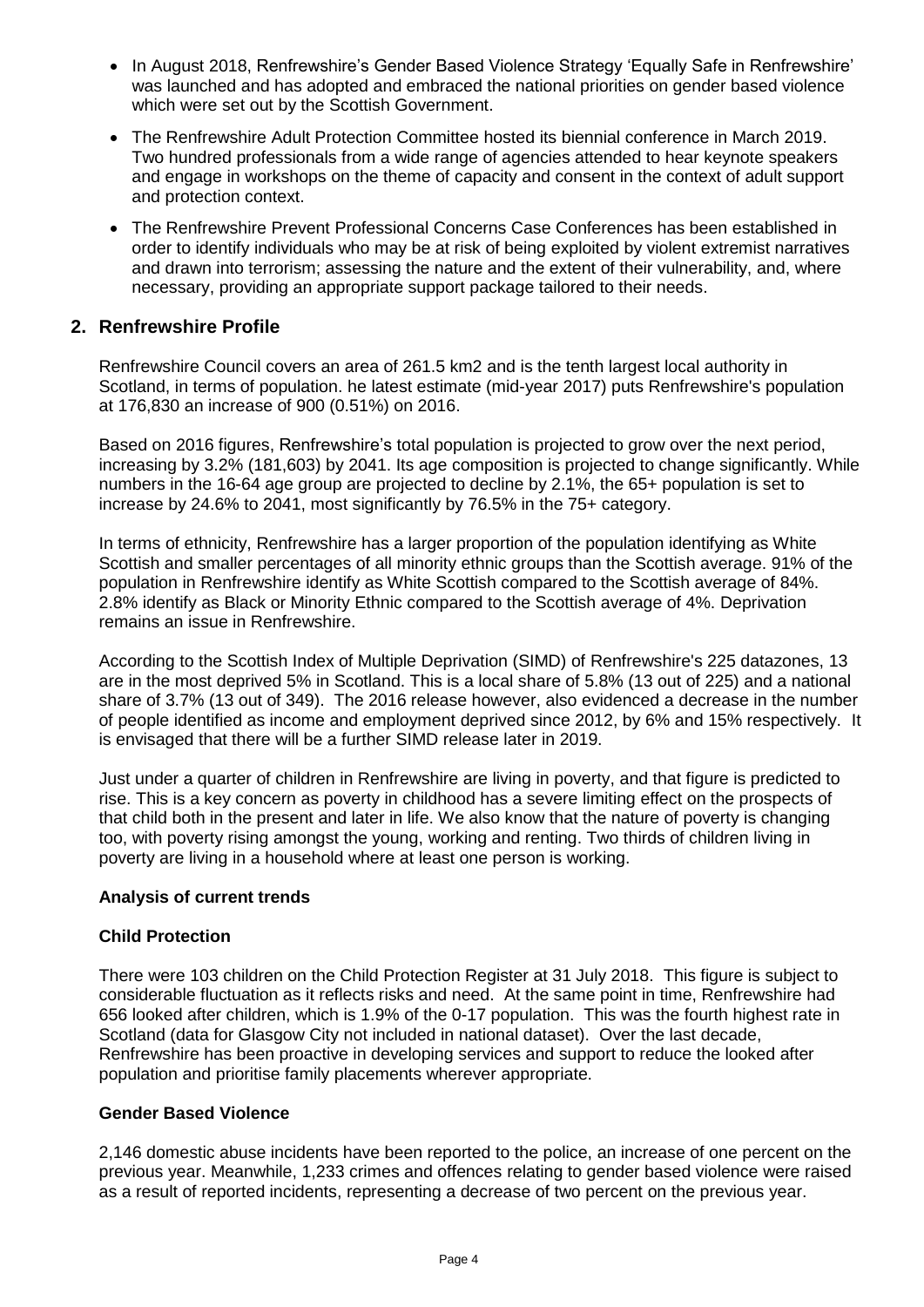#### **Adult Protection**

Between April 2018 and March 2019, 2,719 adult welfare concern and adult protection referrals were received by Renfrewshire. This is compared to 2,829, 2,578 and 2,523 for the same time periods in 2017/18, 2016/17 and 2015/16 respectively. Of these, 1,019 were adult protection concerns and 1,700 were adult welfare concerns. Following initial inquiries, 102 adult protection investigations were conducted, with 28 resulting in an initial adult case conference.

The total contacts for 2018/2019 reflect a small decline in the referral rate as compared to the previous financial year but are higher than referral numbers from 2015/16 and 2016/17. Data quality continues to be scrutinised to confirm accuracy of data. A pilot is currently underway to amend the pathway for recording adult protection data, with the intention of improved data quality.

Across the year Police Scotland were responsible for 65.7% of all referrals. While this has been a short-term increase across the financial year, the long-term trend reflects a decrease in the ratio of referrals received by Police. They were responsible for 79% of all referrals in 2015/16; 77% in 2016/17; and 70% in 2017/18. Care home referrals went up from 170 in 2017/18 to 287 in 2018/19.

Demand for Adult with Incapacity (AWI) reports, which require to be completed by a qualified Mental Health Officer (MHO), has risen steadily over recent years (this mirrors increases across Scotland). In 2018-2019 Renfrewshire received 196 requests for AWI MHO reports. In the previous year there were 208 such requests (and 137 in the 2015/2016 year). It is worth noting that 65% of all new orders granted are for periods of less than 5 years which now brings additional work pressure in respect of renewal reports required from an MHO. Often such requests arrive with less than 4 weeks until the expiry of the existing order. Orders where the Chief Social Work Officer (CSWO) is appointed Welfare Guardian have also risen significantly in recent years, from 79 in March 2015, to 107 in March 2016, to the current figure of 114. Each order requires a qualified social worker to act as the "nominated officer" on behalf of the CSWO for day to day management of the case. In addition, there are currently in excess of approximately 425 private welfare guardianship orders running throughout Renfrewshire. These require a minimum of one statutory visit by a guardianship supervisor after being granted.

#### **Community Safety and Public Protection**

In 2018/19, 126 persons linked to serious and organised crime were arrested, in addition to £818,129 being seized under Proceeds of Crime Act legislation.

Drug crime has been identified by the police as a key issue the public would like to see tackled. In 2018/19 there were 113 detections for drug supply offences, an increase of 11.9% on the previous year. Cannabis, cocaine and heroin featured most predominantly in drug supply offences, being involved in 39%, 38% and 30% of offences respectively.

Recorded sexual crime continues to follow an increasing trend, with 148 additional crime reports in 2018/19, this represents an increase of 46.5%, it should be noted that 41% of sexual offences reported in 2018/19 relate to historical offences. The detection rate of sexual crime in 2018/19 was 65.5% which is a up from 45.9% in the previous year.

The overall increase in sexual crimes is primarily attributable to increased reporting of non-recent offences such as rape, indecent assaults and lewd and libidinous practices. It is assessed that this increase directly relates to improved public confidence in reporting arising from local & national media campaigns, as well as improved multi-agency support to victims. To support this assessment, a break down of recent (within 1 year of offence) and non-recent (over 1 year) crimes reported to the Police, show an increase of 57% when compared to 2017/18.

The detection rate for rape and sexual offences within Renfrewshire was the highest recorded in Scotland for 2018/19.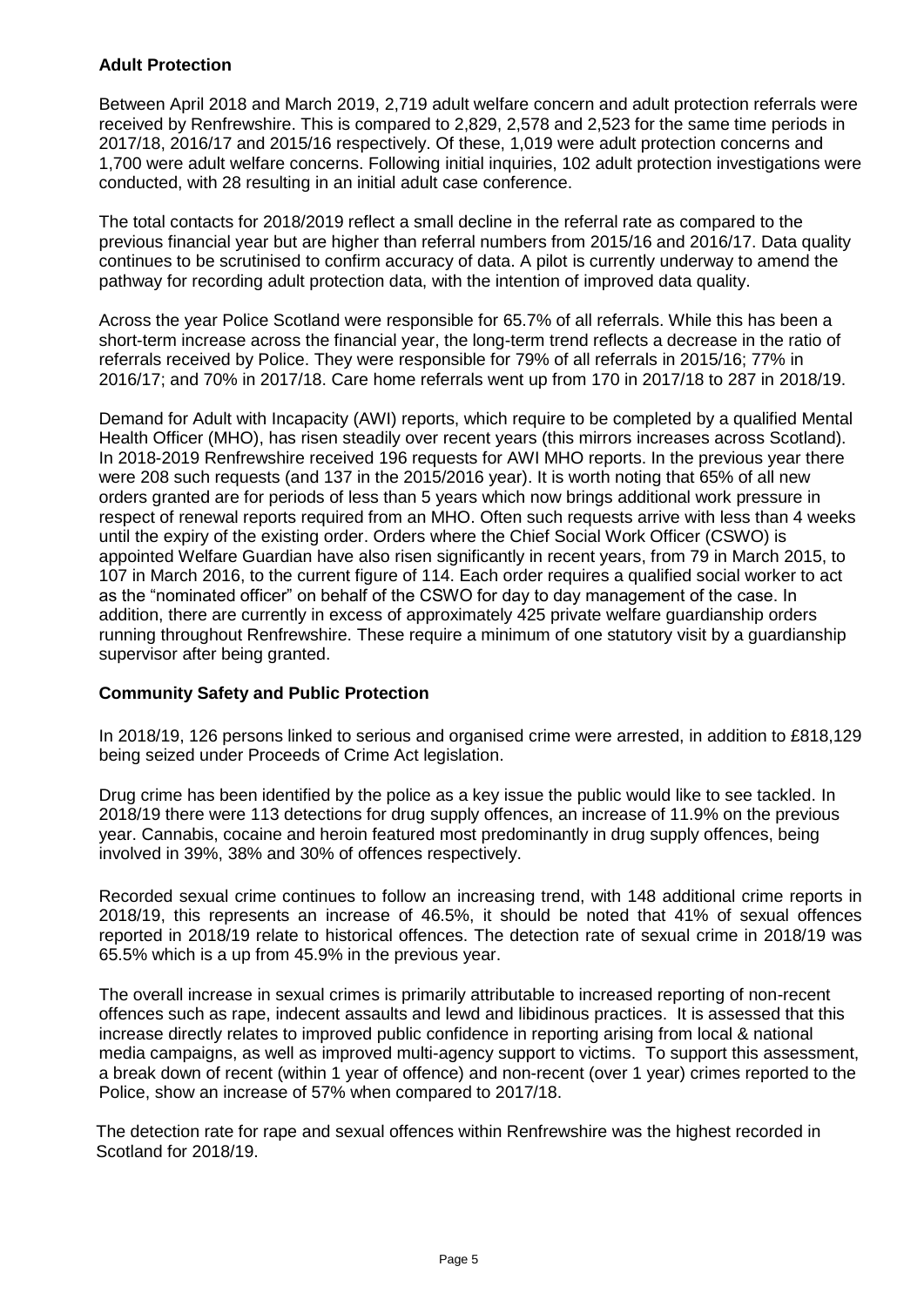131 crimes were designated as 'cyber-crimes' via application of the relevant cyber-crime marker, in 2018/19. This represents an increase of 60% on same period in 2017/18. Reported offences included online credit and debit card fraud, menacing and indecent communications offences, and threats to disclose indecent images of complainers.

Employability has been identified as a key element in preventing re-offending after prison or community sentences. Up to 1 in 3 males and 1 in 10 females in Scotland are likely to have a criminal record which may act as a barrier to employment. In August 2017 Renfrewshire was advised of the successful funding bid to the Scottish Government Employability, Innovation and Integration Fund, and over 2018/19 the Just Learning Project has worked with staff, employers and those with convictions, including those harder to reach service users such as women and those who have committed serious offences. Community Justice Renfrewshire supports this initiative which ensures that individuals gain the correct education, training and support relative to their needs in the employability pathway.

Homelessness for those released from prison is also an issue as re-offending rates are high and a holistic package of support is required to reduce reoffending. Numbers of homeless prison leavers have reduced from 2016/17 to 2017/18 In Renfrewshire. Overall homeless applications have increased slightly from 776 in 2016/17 to 860 in 2017/18, however the number of homeless applications received from people leaving prison has decreased from 105 in 2016/17 to 85 in 2017/18. Thus homeless prison leavers are a smaller percentage of the council's homeless applications, decreasing from 13.5% in 2016/17 to 9.8% in 2017/18. However, this remains an issue, against a national average of 5.3% in 2017/18. (Data subject to quality assurance).

During 2018/19 Community Justice Renfrewshire and housing colleagues have explored how additional support could be provided to these service users to reduce reoffending and maintain their tenancies. Renfrewshire's Rapid Rehousing Transition Plan (RRTP) that has been submitted to the Scottish Government proposes actions to develop a Peer Mentoring Initiative in partnership with a third party for the recruitment of 2 specialist Peer Mentoring and Engagement Workers offering specialist "wrap around "support for as long as is required to multiple excluded, repeat homeless clients with an addiction and offending background. At the present time, the Scottish Government hasn't confirmed the level of funding to local authorities.

The number of incidents of anti-social behaviour reported to Renfrewshire Council Community Safety Service in 2018/19 was 1,711 which is a reduction of 228 from the figure of 1,938 reported in 2017/18. These figures reflect reports ranging from noise complaints and youth disorder to drug and alcohol incidents and gang violence. There has been an increase in certain areas and linked to alcohol consumption but shows the excellent work undertaken by Youth Team/Wardens and partners including Police Scotland.

# **Alcohol and Drugs Partnership**

The rate of alcohol related hospital stays (per 1,000 aged 16+) has reduced from 9.9 in 2016/17 to 9.0 in 2017/18. Most recent data show that this trend continues, a rate of 8.1 (as at December 2018) (target 8.9) which is the lowest rate achieved since the recording of this indicator in January 2009. Renfrewshire Alcohol and Drug Partnership continues to monitor the impact of services and outcome data relating to 651 individuals shows overall improvement across all recovery dimensions. The biggest improvements have been within alcohol use, drug use and use of time.

Thirty-eight drug-related deaths were registered in Renfrewshire in 2017. This was the second largest number recorded in the past decade, after 2016 when 42 were registered. The most common drugs reported in relation to each death were: heroin / morphine (38); opiate or opioids (33); heroin / morphine, methadone or buprenorphine (30); benzodiazepines (29) and methadone (19). Accidental poisoning was the most common underlying cause of drug-related death in Renfrewshire in 2017 with 33 deaths.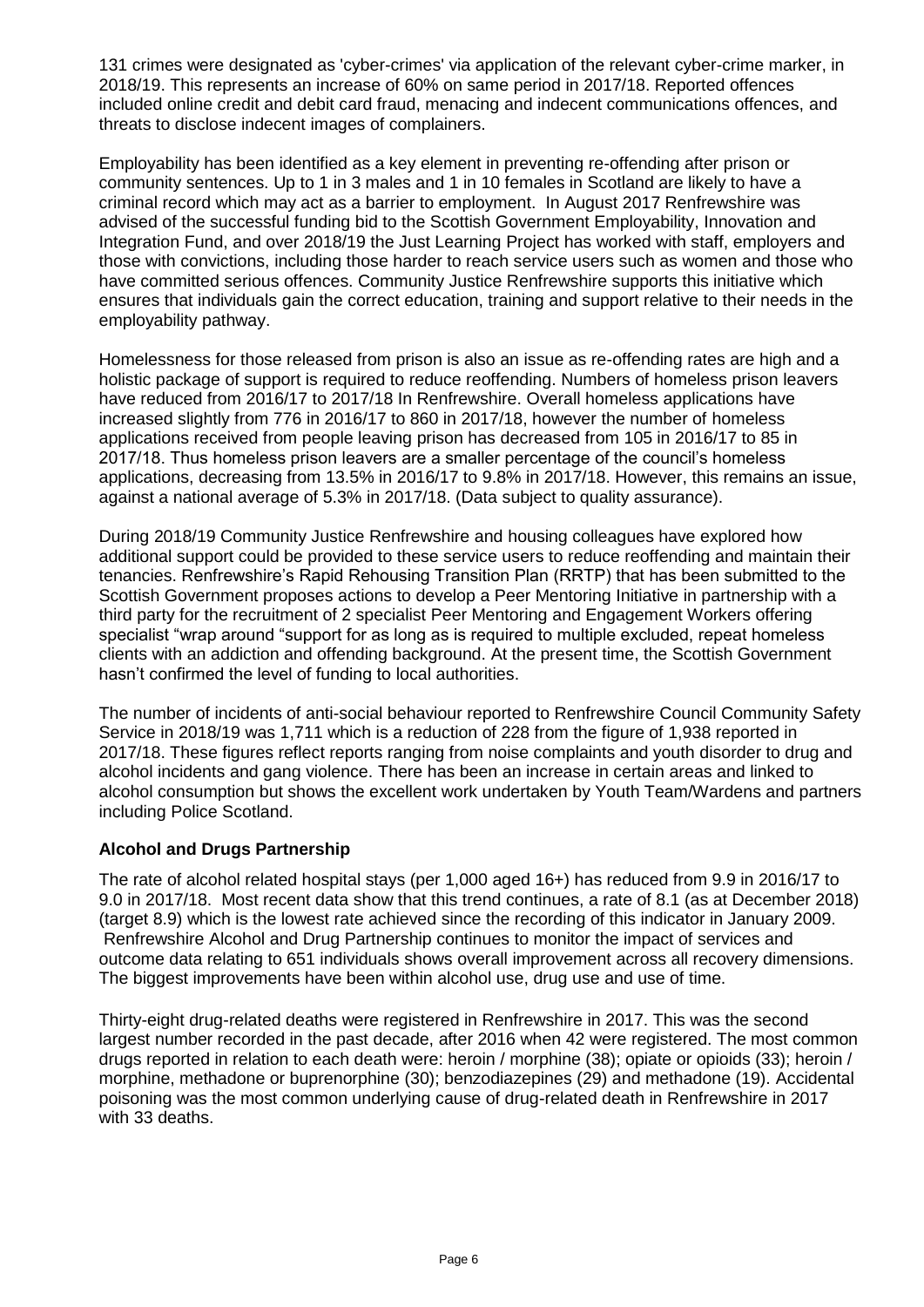# **3. Chief Officers Group**

Renfrewshire Community Protection Chief Officers Group is responsible for leadership and strategic oversight of performance in relation to multi agency public protection practice in Renfrewshire. The Chief Officers Group has a critical role in ensuring links are made across community and public protection activity at operational, tactical and strategic levels.

The six strategic partnerships covering the areas of public protection work, report into the Chief Officers' Group which oversee the performance and ensure the provision of quality services in relation to child protection, adult protection, wider protection, offender management, alcohol and drugs, and gender based violence. These are:

- Renfrewshire Child Protection Committee
- Renfrewshire Adult Protection Committee
- Multi Agency Public Protection Arrangements Strategic Oversight Group
- Renfrewshire Alcohol and Drug Partnership
- Renfrewshire Gender Based Violence Strategy Group
- Community Protection Steering Group

It is recognised that these areas of protection are very often inter-linked and can impact on each other. A key aim of the Chief Officers Group is to provide strategic leadership and oversight to ensure developments within specific areas of practice support cross cutting activity and have a positive impact on outcomes for local people.

# **Remit, roles and membership**

The core membership of the Renfrewshire Chief Officers Group (COG) is chaired by the Chief Executive of Renfrewshire Council and comprises representation at Chief Executive level, or senior nominee, from the three statutory agencies - Renfrewshire Council, Police Scotland, and Greater Glasgow and Clyde Health Board. They are supported by the attendance of the following or their senior nominee:

- Chief Social Work Officer, Renfrewshire Council or appropriate senior nominee;
- Chief Officer of the Integration Joint Board or appropriate senior nominee;
- Independent chair of Renfrewshire Child and Adult Protection Committees;
- Child Protection Committee lead officer
- Adult Protection Committee lead officer
- Senior officer representing Renfrewshire on the Multi Agency Public Protection Arrangements Strategic Oversight Group (NSCJA MAPPA SOG) or appropriate senior nominee
- Head of Communities and Public Protection or Director of Communities, Housing and Planning
- Scottish Fire Service senior officer representation
- Chair of the Gender Based Violence Strategy Group or appropriate senior nominee
- Chair of the Alcohol and Drugs Partnership or appropriate senior nominee

The remit of the group is to provide strategic leadership and scrutiny of the work of the protection business areas on behalf of their respective agencies; to identify successes and areas for improvement and in doing so learn from experience, monitor trends and examine local and national comparisons and take appropriate action where necessary in response to performance where improvement is needed. This includes the consideration of local and national critical incident reports to inform learning where this is appropriate.

The Chief Officers Group reviews performance management information to ensure that this is being collected in a robust and regular manner, that any areas for development are identified and addressed promptly and that consideration is given to identifying further opportunities for early intervention and prevention.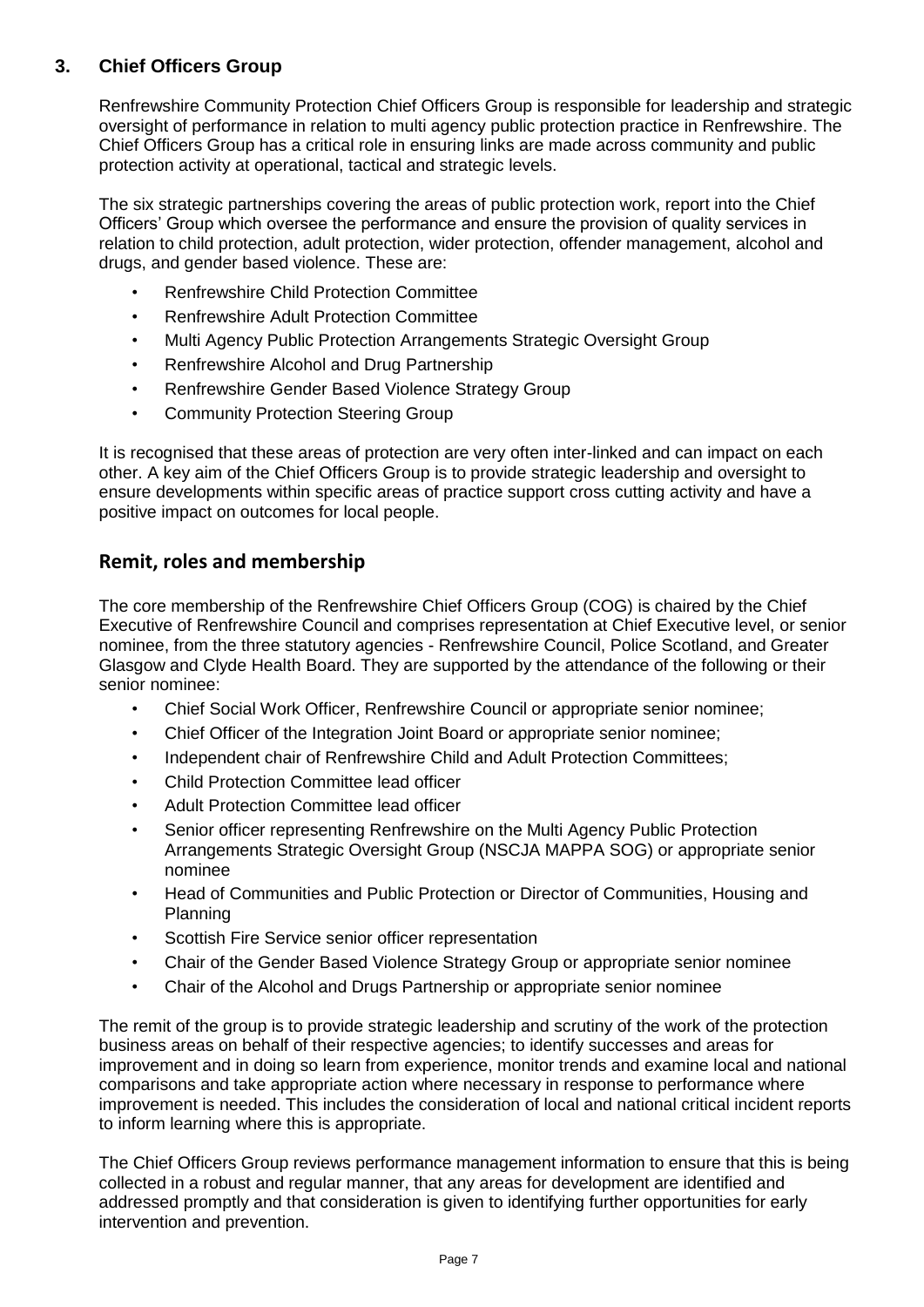# **4. Member Officer Group**

The purpose of the Member Officer Group is to provide senior elected members with the opportunity to formally and regularly discharge their strategic independent scrutiny and assurance role in relation to key activity and significant developments which have implications for public protection matters in Renfrewshire as they relate to:

- Adult and Child Protection;
- MAPPA (Multi Agency Public Protection Arrangements); and
- Wider Community Safety and Public Protection matters including the Alcohol and Drug Partnership and Gender Based Violence Strategy Group.

The group is comprised of elected members on a cross party basis and key officers of the council as follows:

- Three senior members of the administration
- Two members of the main opposition group
- One other opposition member
- Director of Children's Services
- Chief Officer Social Work Officer
- Director of Communities, Housing and Planning
- Chief Officer, Integration Joint Board
- Health and Social Care Partnership operational head of service
- Head of Child Care and Criminal Justice
- Head of Communities and Public Protection, Communities, Housing and Planning Services
- Child Protection Officer
- Adult Support and Protection Officer
- Head of Policy and Commissioning, Chief Executive's Service
- Service Planning and Policy Development Manager, Chief Executive's Service

Also in attendance will be:

- Independent Chair of the Child Protection and Adult Protection Committees
- Divisional Commander, Police Scotland or appropriate senior nominee

The group will also invite the participation of other key individuals or agencies involved in the areas of concern of the Member Officer Group as required.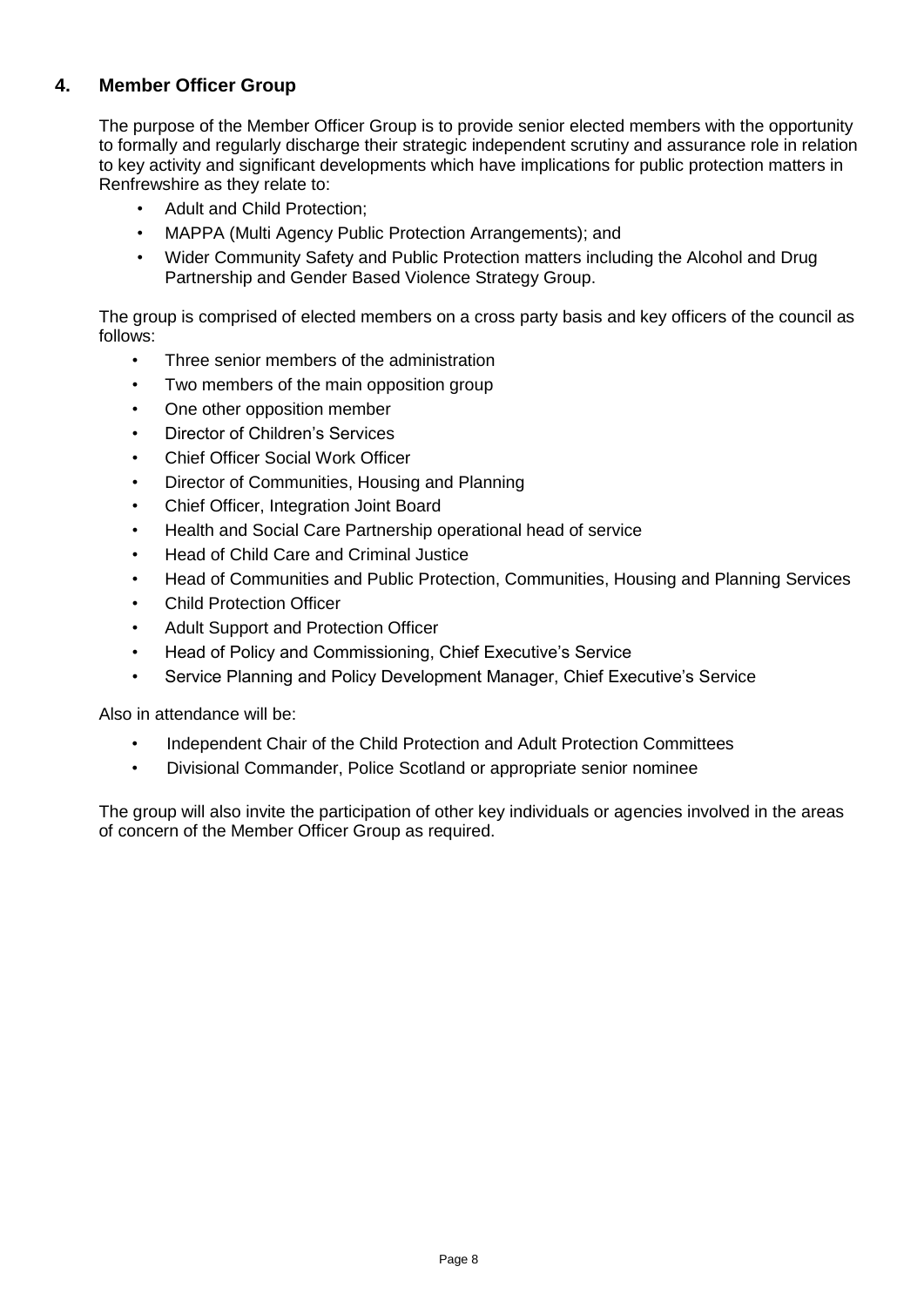# **5. Strategic Partnerships Activities**

# **5.1 Child Protection**

A multi-agency case file audit took place in May 2018 as part of RCPC's ongoing commitment to selfevaluation. Taking account of the findings in the most recent inspection of services for children and young people in Renfrewshire held in 2015, the audit focused specifically on three of the quality indicators under the key area of how good the delivery of our services is for children, young people and families. The cases were selected at random across a range of ages. Of the twenty-five cases selected, twenty-one of the families gave consent for the files to be audited. Overall the audit found evidence of very good and good practice and that progress was being made in response to the recommendations of the 2015 inspection.

Concurrently, the HSCP undertook a GP record audit as part of the multi-agency case file audit for children where there have been child protection concerns. The audit highlighted significant good practice within GP practices when involved with child protection cases and robust interagency working. In summary:

- All GP records demonstrated full engagement with SW and the child protection process.
- All requests for a report for case conference resulted in a report being submitted.
- Vulnerable child read code consistently used in almost all records reviewed.
- All demonstrated that vulnerable family meetings were being held and information shared appropriately with and by HV.

Work is currently underway to refine the inter-agency referral discussion (IRD Protocol) and will be presented to the RCPC for approval in the coming months.

The Scottish Government, as part of their National Action Plan for Children and Young People, requested RCPC to host an Online Safety Live event in Renfrewshire as one of a series held across Scotland by the UK Safer Internet Centre. The event took place in Johnstone Town hall on 26 September 2018 and was attended by over one hundred and fifty staff who work directly with children and young people.

The annual Renfrewshire Child Protection Committee (RCPC) Development Session was held in Johnstone Town Hall on 24 October 2018. This is an annual event, designed to bring people together to take stock of the key issues arising locally and nationally to help inform priorities for the coming year. Invitations were extended to RCPC members, members of the 4 RCPC sub group and to Chief Officers. In total, thirty-four people attended the event. The theme was Adverse Childhood Experiences (ACEs) and included a showing of the Resilience: The Biology of Stress and the Science of Hope film, which was introduced by the Principal Educational Psychologist. This was followed by a panel discussion.

In November 2018, three RCPC network lunches took place in Paisley, Renfrew and Johnstone Town Halls presenting the learning from RCPC multi-agency Case File Audit undertaken in May 2018. A total of eighty-two professionals attended, representing health, social work, police, education, early years and third sector services. The events in Paisley and Renfrew were introduced by the Independent Chair RCPC and the Director of Children's Services. The events were concluded with some reflection on what constitutes good practice, particularly in relation to preparing quality assessments and plans.

RCPC participated in the national Eyes Open media campaign which encouraged members of the public to do their bit to help keep children safe during the school holidays. The campaign consisted of press releases at both a national and local level and included a radio interview with the then Chair of Child Protection Committees Scotland Anne Houston. The campaign was featured in local media and received local social media attention.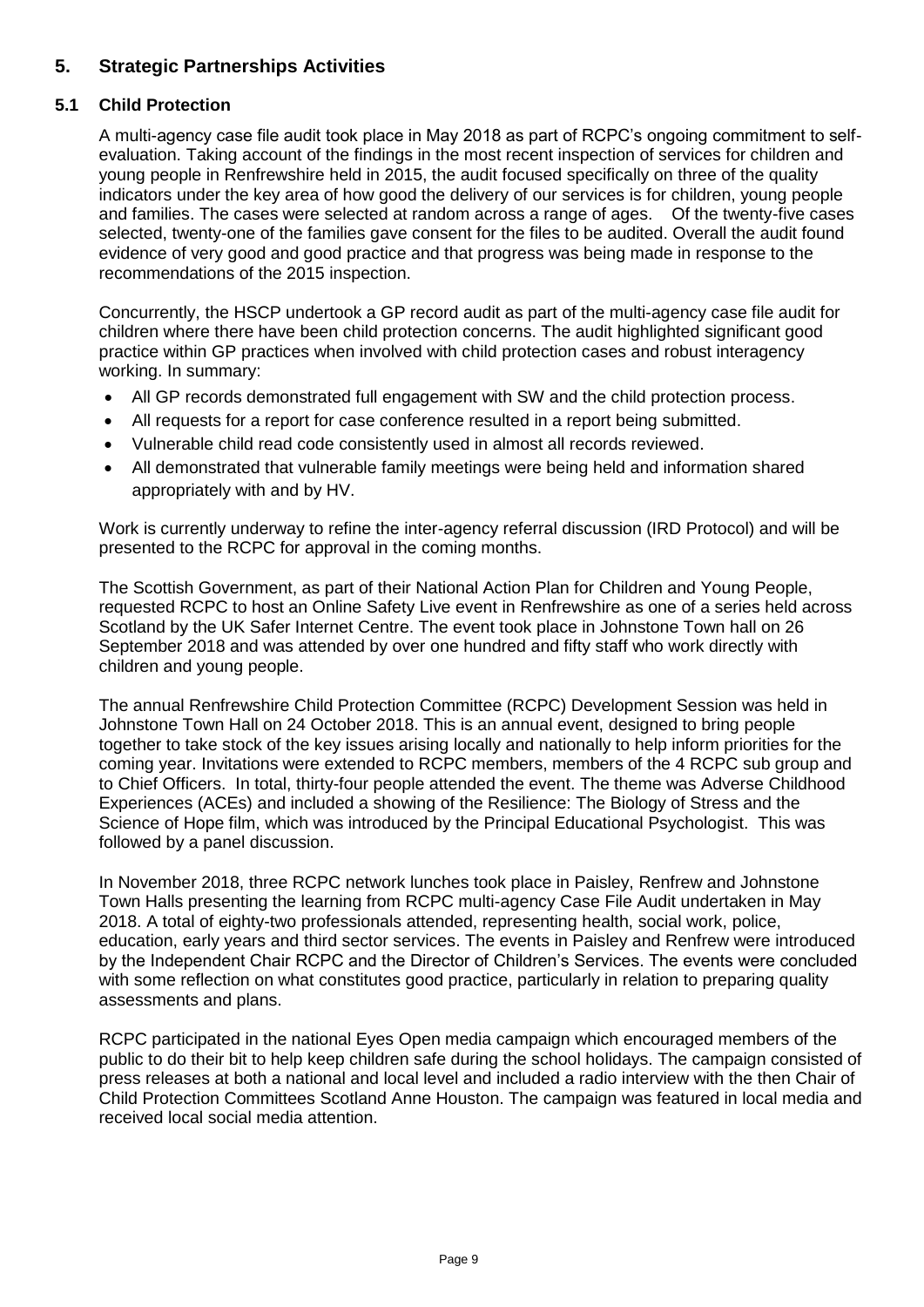The Scottish Government announced the intention to reform Section 12 of Children and Young Persons Act 1937 and invited key stakeholders to comment on the proposals by 14 November 2018. The RCPC response was developed following consultation with members of the committee and attendance at a consultation event hosted by the Centre for Excellence for Children's Care and Protection. There is broad agreement with the principles of the reform as it gives the opportunity to modernise legislation written over 80 years ago in a time when the impacts of emotional and physical neglect were not so widely known and understood as they are today.

## **5.2 Unaccompanied Asylum Seeking Children (UASC)**

Renfrewshire Council continues to provide support to individuals and families seeking asylum in the United Kingdom. The support provided to these individuals and families is provided on a partnership basis involving staff from the local authority, health, the police, the fire service and the third sector working together to improve outcomes.

Over the past twelve months the number of unaccompanied asylum seeking children being supported in Renfrewshire by the unaccompanied asylum seeking children team has remained at 19. The youngest child being supported by the team is 15 months old and the oldest is 19. All of the children have experienced considerable trauma prior to arriving in Scotland, including the following:

- War
- Military service
- Forced militia service
- Physical and sexual violence
- Persecution due to their sexual orientation, ethnicity or religion
- Trafficking/people smuggling;
- Exploitation and forced labour;
- Domestic servitude;
- Time spent in refugee camps:
- Significant separation and loss.

The UASC Team are extremely knowledgeable and experienced individuals who demonstrate a huge amount of commitment and passion for their work. They are supported by the authority's residential staff who provide a safe and loving home for some of our children whilst others are provided with foster care placements. Irrespective of where the unaccompanied asylum seeking children are living partnership working is contributing to the positive outcomes being achieved. The police and fire service have worked to ensure that unaccompanied asylum seeking children are integrated in the community.

Education staff are working to ensure that our unaccompanied asylum seeking children and young people are given the best opportunities in their learning. Support is provided to assist in the development of language skills and at present some of the older young people are undertaking SQA examinations. Several the young people being supported by the UASC Team have demonstrated an interest and aptitude in sport and have successfully represented local and national teams.

The annual report last year noted that whilst in January 2018 the UK Government had introduced secondary legislation to extend the National Transfer Scheme for UASC to local authorities in Scotland it was on hold pending enactment. There has been no progress in terms of implementing the legislation in the past twelve months.

#### **5.3 Trauma Informed and Responsive Renfrewshire**

Last year the COG Annual Report made reference to the growing awareness of the impact of Adverse Childhood Experiences (ACEs) on outcomes for children. Renfrewshire Children's Services had commenced activity to ensure staff across the partnership were provided with the best evidence to help them understand the impact of Adverse Childhood Experiences and to assist them in ensuring that appropriate supports are provided to help children grow and develop to their full potential.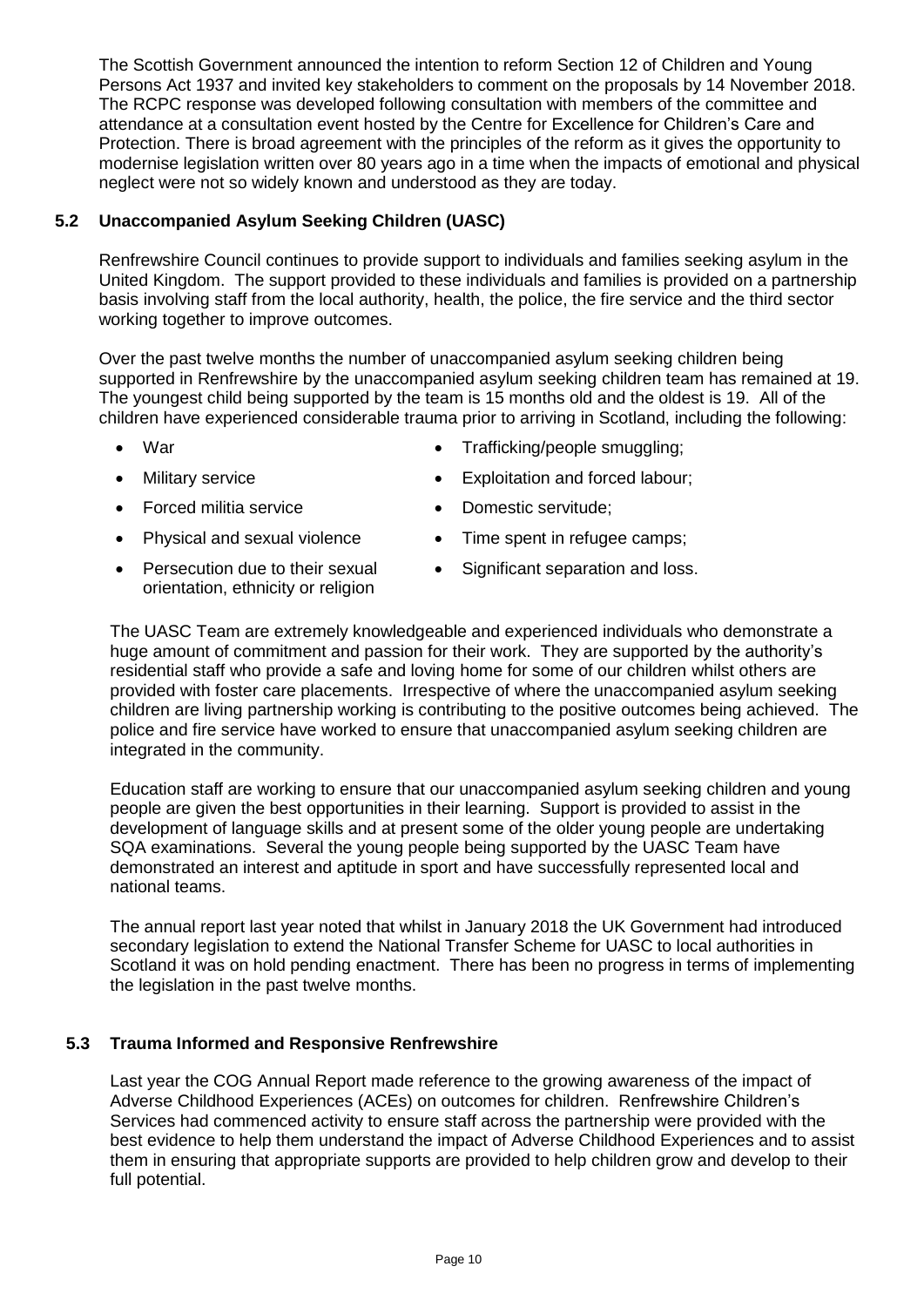Central to this work was ensuring that the film "Resilience – The Biology of Stress and the Science of Hope" was made available to staff in schools, other services and the wider community.

The COG arranged a screening of the film and engaged in a wider panel discussion facilitated by Police Scotland's North Ayrshire Division. Following the screening the COG agreed that Renfrewshire should aspire to be more than an "ACES aware" authority but shift the discussion and focus onto addressing "trauma" both in childhood and adulthood.

An initial staff development session has been held to look at the ambition and direction of trauma approaches in Renfrewshire. A development group, chaired by the Chief Social Work Officer, has been established to research best practice and over the next twelve months develop a plan to help make Renfrewshire a "trauma informed and trauma responsive" area.

#### **5.4 Anti-Bullying**

Bullying takes many forms and exists wherever groups of people come together. Children's Services recognises that it has a significant and vital role to play in tackling bullying across its services.

Influencing and achieving change when it comes to bullying behaviour is a complex process which takes time. Whether bullying behaviour takes place in the playground or online the impact is the same and requires a consistent and collaborative approach. In order to resolve this, a collective effort is required from teachers, parents and pupils for the most effective outcome and this is the approach being adopted in Renfrewshire.

The most recent update to the anti-bullying policy in Renfrewshire was agreed by the Education and Children's Services Policy Board in August 2018. The development of this policy was informed by recently updated national guidance and involved a broad range of stakeholders including respect*me* Scotland's anti-bullying organisation. In addition, the review involved significant awareness raising, training and engagement with pupils, staff and parents.

In addition to the ongoing policy review and development work it is important to note the broad range of activity which has taken place over the past year to support our schools. This includes:

- respect*me* have provided children's services with valuable support through the availability of a self evaluation toolkit. This supports schools to review their current provision and plan for the future. The outcome of this is evident in school standards and quality reports and school improvement planning.
- Extensive awareness raising activities have been undertaken with pupils, staff and parents. This has provided a valuable focus for school communities to consider the implication of current practices, and areas for improvement.
- A series of training events have been undertaken for staff and parents. These are facilitated by respect*me* and Orbis Training and Consultancy and focus on ensuring a shared understanding of best practice.
- There are a range of programmes running in schools which support young people and are based on the wellbeing indicators (Safe, Healthy, Achieving, Nurtured, Active, Respected, Responsible, Included – SHANARRI).

#### **5.5 Adult Support and Protection (ASP)**

Renfrewshire's Adult Protection Committee's (RAPC) biennial self-evaluation report was approved by RAPC on 13 August 2018. The 2018 self-evaluation included a case file audit of one hundred cases; these were cases in which an Adult Support and Protection (ASP) referral was made, and for which a "no further action under ASP" decision was taken during the Inquiry phase of the process. The case file audit sample was generated to ensure proportional representation across multiple fields. The self-evaluation was undertaken in consultation with stakeholders, including service users and carers, as well as input from Glasgow Caledonian University. Subsequent actions relating to recommendations made have been progressing since the report's publication and are kept under review by RAPC.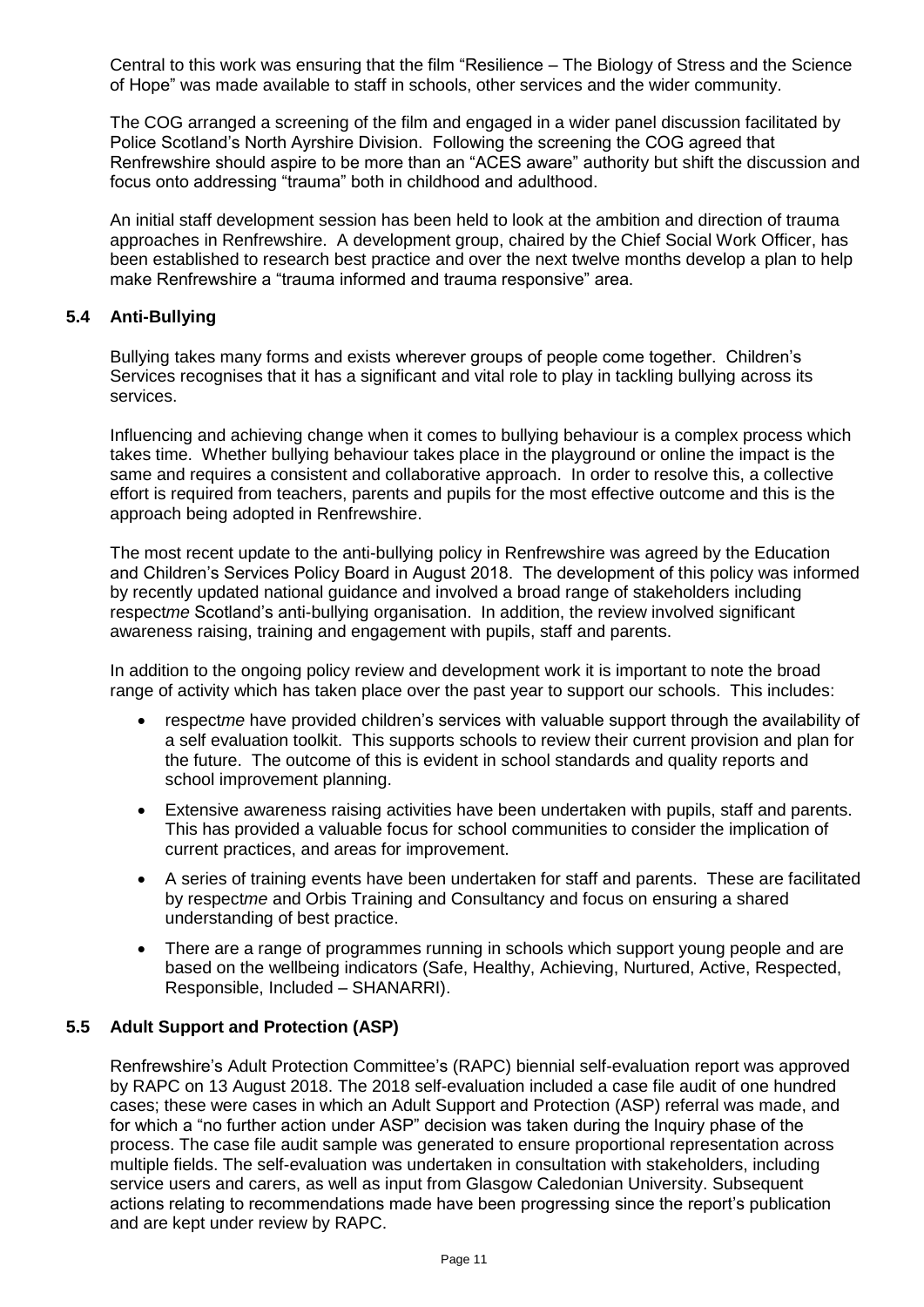The RAPC Improvement Plan continues to evolve and consideration has been given to the key national messages emerging from the National Thematic Adult Support and Protection Inspection, published by the Care Inspectorate in July 2018. Likewise, actions and recommendations stemming from the adult protection committee's self-evaluation 2018 have been incorporated. Scottish Government has re-established a National Adult Support and Protection Strategic Forum and is progressing with its own improvement plan. Resultant actions relevant at a local level for Renfrewshire will be incorporated into the RAPC Improvement Plan. Scottish Government has advised of its intention to inspect the adult protection services of all those partnership areas who were not included in the national thematic inspection noted above. Renfrewshire is therefore likely to be subject to an Adult Support and Protection thematic inspection within the next 18 months.

A Large Scale Investigation took place between September 2017 and April 2018 involving an independent sector care home for older people. Following this, Renfrewshire's Large Scale Investigation guidance and procedures were revised and a consultative draft will be published in the coming weeks.

The RAPC hosted its biennial conference in March 2019. Two hundred professionals from a wide range of agencies attended to hear keynote speakers and engage in workshops on the theme of capacity and consent in the context of adult support and protection. The conference was positively evaluated by delegates. Plans are underway to create future inter-agency training opportunities based around several of the workshop topics. Workshop topics included: Gender Based Violence, Coercive Control, and ASP; Adults in Distress; Adults with Incapacity: The intersection of adults with incapacity and adult support and protection; financial harm; sexual relationships, capacity, consent and adult support and protection; alcohol, addictions, choice and adult support and protection.

The Adult Protection Committee is currently undertaking an audit alongside K-Division of Police Scotland. This audit includes Inverclyde Health and Social Care Partnership and is an opportunity to compare adult support and protection activity across the shared police division. To date, 60 cases from each partnership area have been audited. Cases reviewed include a sample of welfare concern referrals received by Police Scotland; adult protection referrals received by Police Scotland; and cases in which Police Scotland identified a vulnerability in an individual but did not submit a referral under Adult Support and Protection legislation. Half of the audit sample pertains to cases before the implementation of the General Data Protection Regulation (GDPR); the other half were brought to the attention of Police Scotland after GDPR came into effect. The intention is to analyse ASP referrals within and across the two partnership areas; to determine what, if any, impact GDPR has had on the timing or content of ASP referrals locally; and to identify good practice and areas for development in the interface between Police Scotland and local ASP social work services. Data analysis of this audit is due to commence in May 2019.

Two short life working groups under the auspices of the Renfrewshire Adult Protection Committee have been active over the past year.

- $\circ$  Renfrewshire recognises that the impact of hoarding can create significant issues for individuals, communities, and partnership services. Hoarding increases the risk of fire in properties; increases the risk of accident or harm to householders; and could compromise the health and safety of neighbours and the wider community. A multi-agency response is typically warranted for assessment and subsequent intervention. Within Renfrewshire several recent examples have emerged of hoarding behaviours leading to significant resource implication. A multi-agency group has been convened to develop processes in relation to adults who hoard, which will maximise the use of partners' resources to reduce the risk of harm to individuals and communities.
- $\circ$  A group has been established to consider the requirements and guidance stemming from the Scottish National Missing Persons Framework. This framework sets out several objectives within its implementation plan, which require a multi-agency response from partnership areas. At a local level, the group's task is to develop a Renfrewshire framework reflecting local circumstances.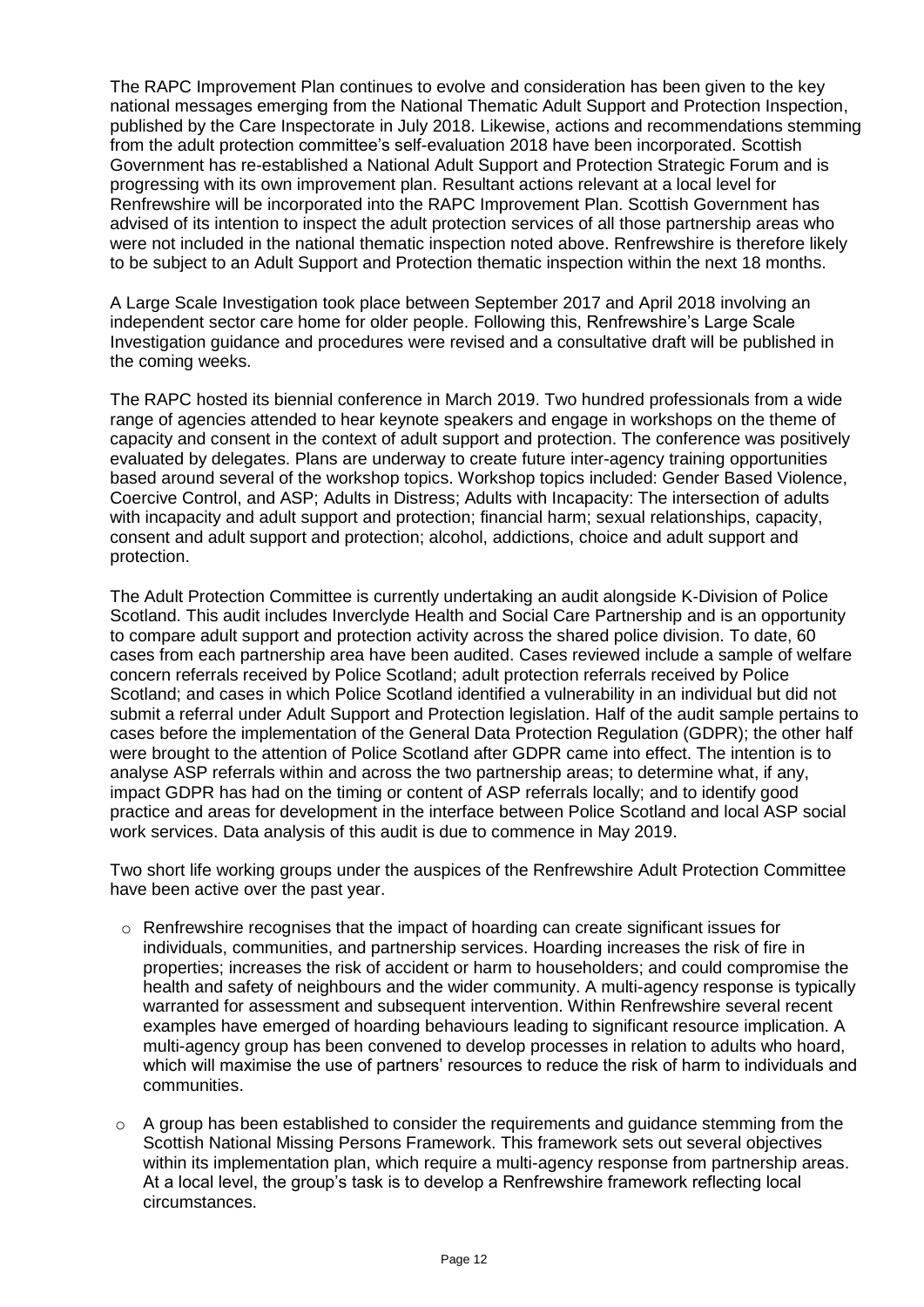To continue to strengthen RAPC scrutiny of performance it has further developed the performance management 'scorecard'. Within this past year evolution of the "scorecard" has included; incorporation of the Scottish Ambulance Service as an explicit referral source; improvements to how NHS Greater Glasgow and Clyde ASP Learning and Development activity is reported on a quarterly basis; and the inclusion of linked smoke detector installations in partnership between Scottish Fire and Rescue and Renfrewshire's Technology Enabled Care Service. This latter inclusion was added following a recommendation arising from a local Initial Case Review.

# **5.6 Gender Based Violence**

In August 2018 Renfrewshire's Gender Based Violence Strategy 'Equally Safe in Renfrewshire' was launched and has adopted and embraced the national priorities on gender based violence which were set out by the Scottish Government in Equally Safe. These priorities are seen as appropriate long-term goals which will guide all work in Renfrewshire.

In addition, Renfrewshire's strategy identified the following four key priorities which are being taken forward:

- 1. Ensure strong partnership working within Renfrewshire's GBV Strategy Group.
- 2. Provide high quality local services which meet the needs of victims and address the behaviour of perpetrators.
- 3. Improve the knowledge, skills and behaviour of local workers around GBV through training.
- 4. Improve the knowledge, skills and behaviour of the wider community around GBV training and awareness raising activity.

The impact of the strategy will be monitored annually in line with the established evaluation framework. In line with the Scottish Government's reporting schedule an annual return will be submitted online identifying Renfrewshire's current position and progress made against the Equally Safe Performance Framework and Quality Standards. The annual progress report on will be submitted to the Chief Officers' Group in September 2019.

During the international 16 Days of Action campaign to eliminate gender-based violence, Renfrewshire adopted the theme 'Not just a women's issue' which encourages men to join the voices that condemn violence towards women and show their support for the cause. Throughout the campaign people were encouraged to wear a white ribbon, and held to events. The Reclaim the Night was a candlelit march which took place on 29 November 2018 - beginning outside the University of the West of Scotland, continuing down the High Street and into Dunn Square. Supporters were led by Tony Lawler and the Charleston Drum on the march to Dunn Square where the Provost made a short speech and laid a wreath to remember those lost to domestic violence. The march was organised by Renfrewshire Rising and the evening concluded with a performance for their choir.

The Walk a Mile in Her Shoes event took place on Tuesday 6 December. It followed the same route as the Reclaim the Night march and asked men, if they are able, to wear a pair of high heels to symbolically walk a mile in a woman's shoes. However, we know this is not always possible, so we encourage everyone to take part wearing red in order to create a sea of colour and make a statement about the cause.

# **5.7 Community Safety and Public Protection**

#### **Creation of Communities and Public Protection Service**

In July 2018, Public Protection moved from Environment & Communities to form part of the newly formed Communities, Housing and Planning Service and was re-named Communities and Public Protection. At this time, Community Learning and Development moved from Children's Services to drive the community empowerment agenda. The re-alignment of services has led to a review of Communities and Public Protection, which in turn will lead to better services to the community at times of need.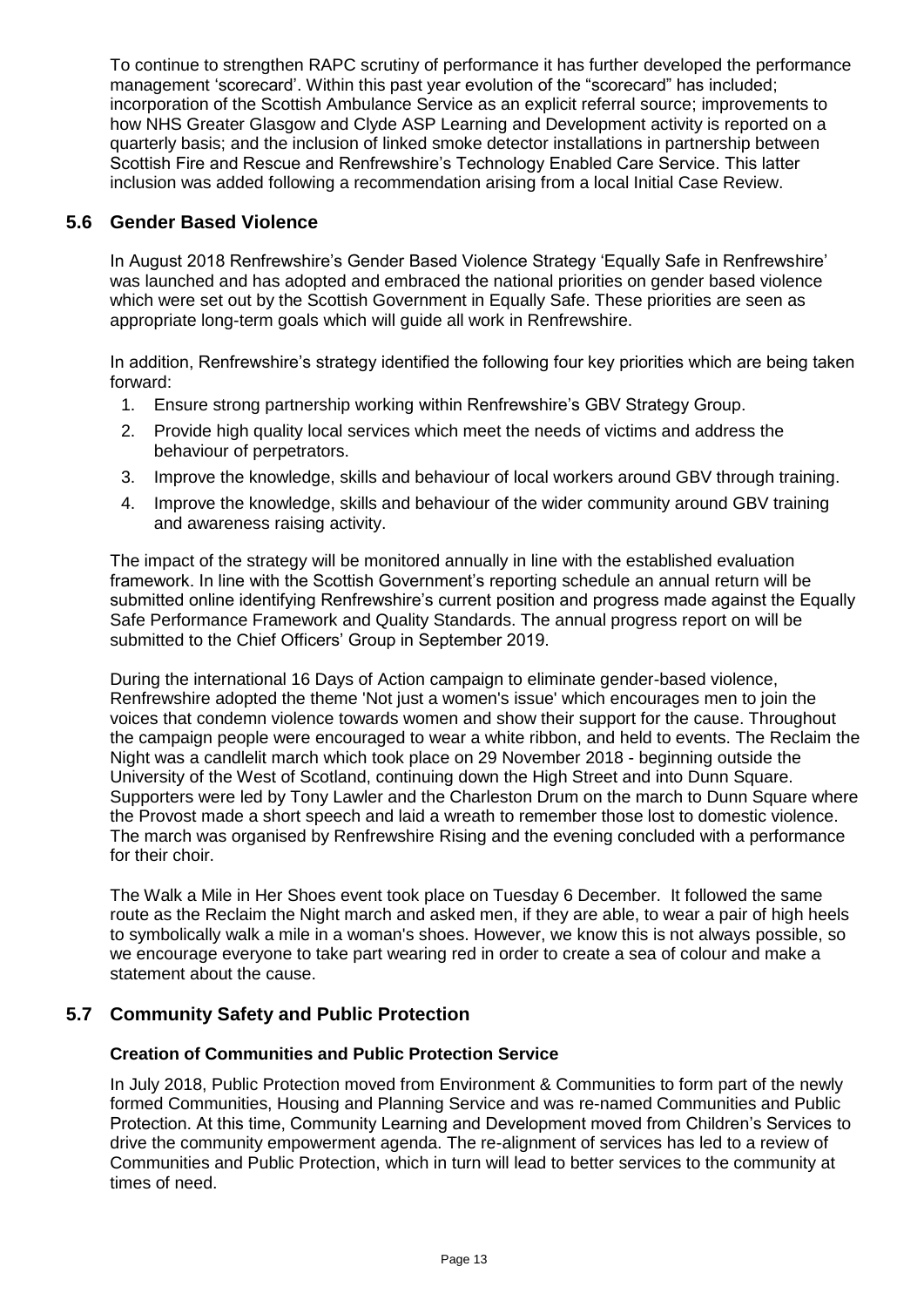#### **Police and Council Joint Initiatives**

#### Erskine and Inchinnan

Following on from success last year, several weekend operations between Police Scotland and Renfrewshire Council Youth Team have been undertaken to disrupt and deter young people from drinking alcohol in the street and potentially leading to anti-social behaviour. This led to the successful seizure and disposal of alcohol providing reassurance to communities. This has continued throughout 2018/19.

#### Linwood

The Renfrewshire Wardens and Youth Team assisted Police Scotland in targeting patrols in the Linwood area following a number of sexual assaults. This included patrols and reassurance using the mobile CCTV van and mounted Police officers to provide the Linwood community with reassurance that the Renfrewshire Community Safety Partnership were assisting in responding to this serious issue.

#### Shortroods – Illegal and irresponsible parking

Police Scotland and Renfrewshire Council had a day of action targeting streets in and around Shortroods. This was to be used to advise drivers of restrictions in place and to enforce any illegal parking. Police Scotland stopped vehicles whilst Renfrewshire Council enforced parking restrictions. It proved to be very successful joint operation.

#### **Street Stuff**

The Street Stuff programme continued to deliver activities throughout Renfrewshire during 2018/19. The programme received additional funding from the Council to respond to issues identified by the Renfrewshire Tackling Poverty Commission and target areas of poverty and deprivation. Street Stuff has recorded 27,767 attendances during 2018/19 including the provision of almost 5,000 healthy meals. Almost 80% of sessional workers on the programme are former participants and volunteers have delivered over 200 hours of voluntary work in support of their personal development and enhancing their employment and training potential.

#### **Purple Flag**

Purple Flag was awarded to Paisley in February 2017 in recognition of the high standards and support for Paisley's evening and night time economy. The award was presented by the Association of Town Centre Management to Paisley First, who represent Paisley's Business Improvement District. Paisley First have undergone staffing changes and a new BID Manager is now in place and driving the Purple Flag accreditation – this has included refreshing the Purple Flag working group with businesses in the Purple Flag area. A full re-accreditation was due to be undertaken on 14 December 2018, however due to unforeseen circumstances the assessment was rearranged for 29 March 2019. The final report and findings will be received in June/July 2019.

#### **I Am Me/Keep Safe**

I Am Me is a community charity who works in partnership with the Council and Police Scotland to raise awareness of Disability Hate Crime. In 2018/19, I Am Me toured Renfrewshire primary schools delivering the #MakeaDifferenceScotland school programme which raised awareness of disability, bullying and hate crime. For the 2018/19 school programme, I Am Me worked with Recovery Across Mental Health (RAMH) to develop a specific mental health input for P6 and P7 classes, which focuses on resilience and well-being. Since September 2018, over 5,000 children have participated in the programme which has been designed to complement the curriculum for excellence and a progressive lesson plan is available for each school year (from Nursery-P7). Feedback from around 1,530 participants highlights that 97% of participants have enjoyed the I Am Me visit, 98% know bullying is wrong and 94% would tell an adult if they, or someone else was being bullied.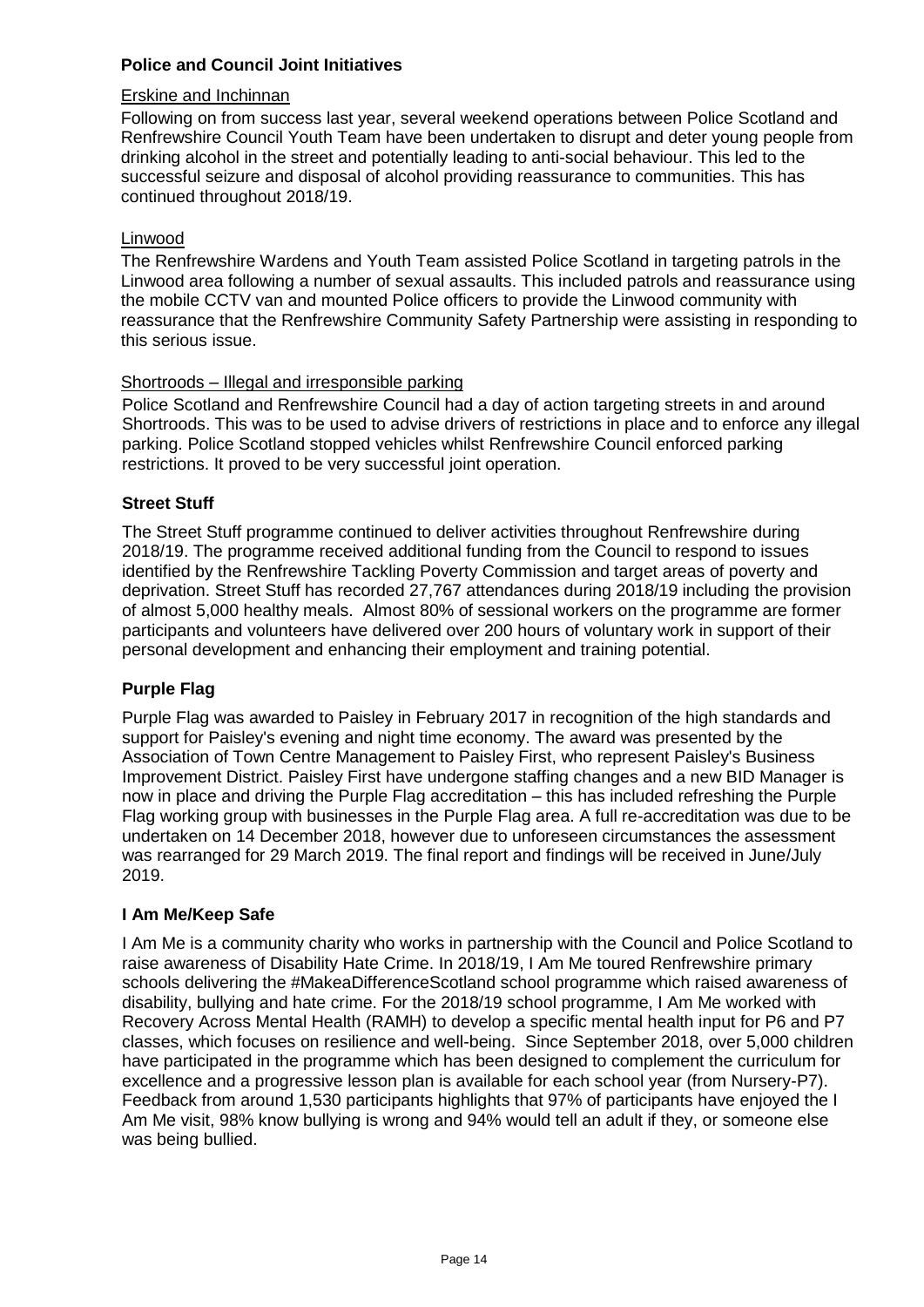Keep Safe works in partnership with Police Scotland and a network of local businesses to create 'Keep Safe' places for disabled, vulnerable, and elderly people when out and about in the community. Keep Safe is extending across Scotland, with 29 local authorities participating in the initiative. There are now 633 Keep Safe places across Scotland, including 128 in Renfrewshire. The Keep Safe Ambassador programme is also going from strength to strength with a total of 431 people trained. There have been 349 High School Ambassadors (including Police Scotland Youth Volunteers), 39 Community Member Ambassadors, 43 Ambassadors with a learning disability and 111 Keep Safe Ambassador trainers trained across Scotland.

In 2018, I Am Me were awarded with the Queen's Award for Voluntary Service, the equivalent of an MBE and the highest award given to voluntary groups in the UK. The project founder also received an MBE for her services towards the prevention of disability hate crime.

#### **Multi-Agency Risk Assessment Conference**

The Renfrewshire MARAC continues to support high risk victims of domestic abuse. In 2018/19, support has been offered to other local authorities to implement best practice and allow them to set up their own MARAC.

To further highlight best practice, the Tasking and Deployment Manager attended the All Party Parliamentary Group (APPG) on Domestic Violence and Abuse in the House of Commons chaired by Gavin Newlands MP to take part in a debate and share best practice. The learning from the Renfrewshire MARAC was then taken further afield and discussed with New South Wales Parliament in Sydney, Australia early in 2019 to further highlight the good work being developed in Renfrewshire.

Training has been delivered in 2018/19 in partnership with SafeLives, to NHS employees, Elected Members, Members of Parliament, Parliamentary staff and Housing staff. Finally, the Tasking and Deployment Manager won the inaugural 2018 Team Member of the Year Award in the Chief Executive's Awards for her work on preventing domestic abuse in Renfrewshire.

#### **Online Child Activist Groups**

There are organisations known as Online Child Activist Groups that seek to expose individuals who pursue connections with children online, with a view to perpetrating offending behaviour. The groups do this by posing as children in online chat rooms and broadcasting confrontations, sometimes using live feeds, through social media. There have been some cases and perpetrators confronted within Renfrewshire and these cases can have significant implications for the individual and the wider community.

Locally relationships exist across Police Scotland, Criminal Justice Social Work, Housing, Daily Tasking and Renfrewshire Community Safety Partnership to respond where someone has been highlighted by these organisations. Simply moving the person identified is not always the best solution, or legally possible. All authorities are aware of the issues and relevant services work closely together to manage these situations.

#### **Etizolam**

Etizolam (Street Valium) remains a problem within Renfrewshire with Police Scotland continuing to disrupt the supply, including raiding properties and recovering pill presses, wherever possible.

In consultation with partners at Police Scotland it is believed that Etizolam contributes to approximately 67% of drug deaths in Renfrewshire and despite a number of very significant seizures, it remains an ongoing threat in the local community, specifically to individual users as well as in relation to organised crime.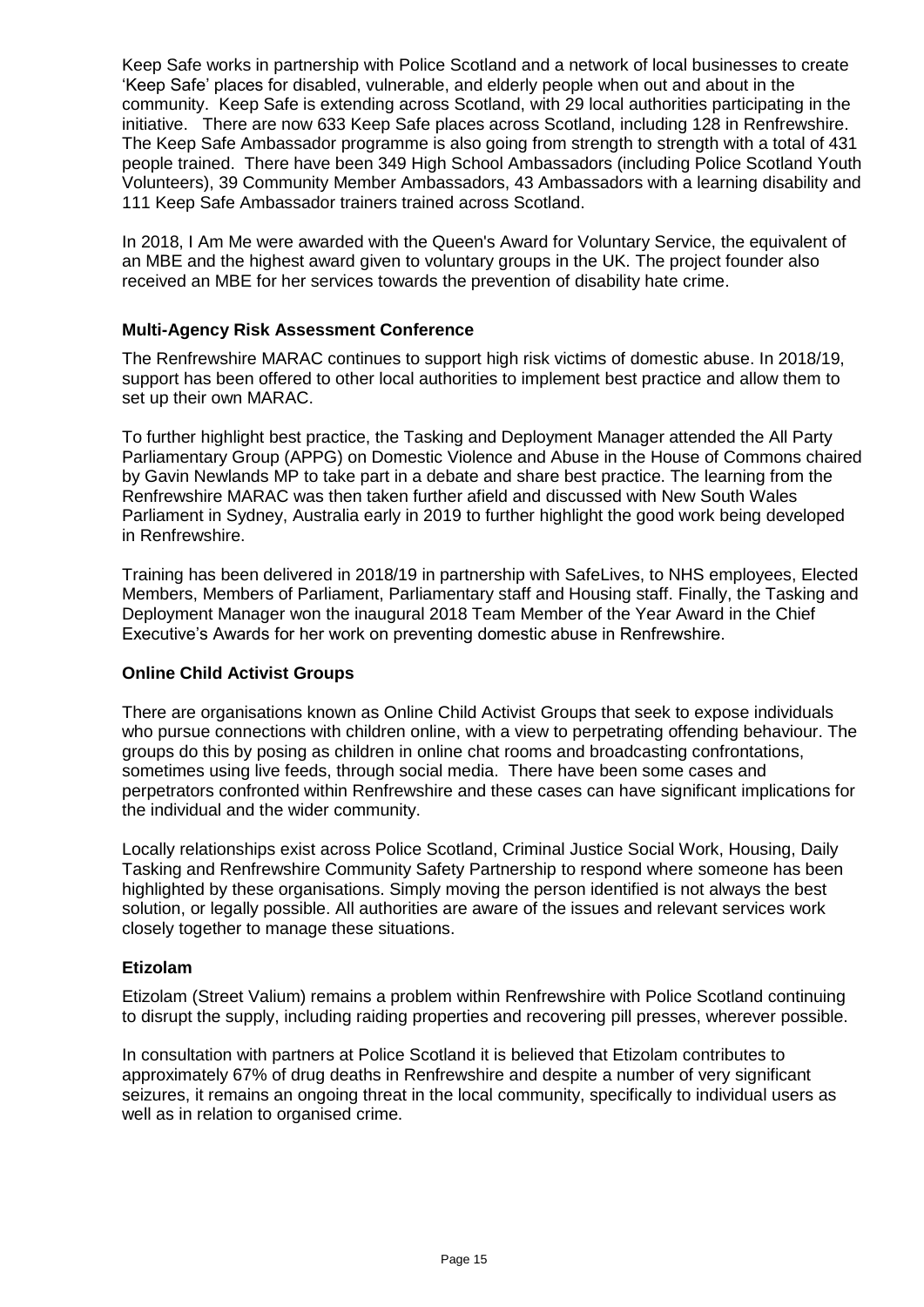In response to the risks and criminality noted above, the Renfrewshire Community Safety Hub is continuing a focus on:

- Using the partners attending the Daily Tasking Process and Your Home, Your Street, Our Community to seek input and intelligence in relation to the supply and use of Etizolam whilst also sharing any known trends. This includes Housing, NHS staff, Social Work and Scottish Fire and Rescue Service.
- Tasking Renfrewshire Wardens, Youth Teams, Investigators and Mediators to be vigilant to the signs of use or supply of Etizolam and to signpost persons at risk of harm to support and submit intelligence in relation to potential supply locations to relevant partners.
- Tasking CCTV operators to be alert to groups and individual activity that would identify potential anti-social behaviour consistent with drug use.

Any information/intelligence gathered is shared via the Daily Tasking process.

#### **Human Trafficking**

The [first annual report](http://www.gov.scot/Resource/0053/00536753.pdf) on the Scottish Government Human Trafficking and Exploitation Strategy was published on 14 June 2018 and was discussed at the Community Protection Steering Group on 26 June 2018. The report highlights the number of referrals through the National Referral Mechanism (NRM) process. This is a 38% increase on the year before and the breakdown is given below:

| <b>Type</b>            | <b>Male</b><br>adult | <b>Female</b><br>adult | <b>Male</b><br>minor | <b>Female</b><br>minor | <b>Total</b> |
|------------------------|----------------------|------------------------|----------------------|------------------------|--------------|
| Domestic servitude     | 1                    |                        |                      |                        | 9            |
| Labour<br>exploitation |                      | 13                     | 28                   | 9                      | 127          |
| Sexual exploitation    | $\overline{2}$       | 43                     | 2                    | 8                      | 55           |
| Unknown                |                      |                        | 8                    | 4                      | 16           |
| <b>Total</b>           | 81                   | 63                     | 39                   | 24                     | 207          |

The largest increase was noted in adult male victims of labour exploitation, which increased by 47% from 2016. The most common nationality of victims was Vietnamese (89) and Chinese (32). The most common European nationality was Romanian (10), which increased significantly from 3 in 2016.

Within Renfrewshire, Police Scotland deal with Human Trafficking, however it should be noted that the responsibility does not rest solely with them. Partners within the Renfrewshire Community Safety Partnership, Renfrewshire Council and third sector have a role to play in identifying and highlighting any signs of potential human trafficking and exploitation. One of the common misconceptions is that trafficking only happens when someone is brought into the country, however, it can also be movement within different areas of the UK.

The approach to respond to Human Trafficking and Exploitation will be strategically driven by the multi-agency Serious and Organised Crime/CONTEST group that will operate across the whole Police K Division (Renfrewshire and Inverclyde).

#### **Brexit**

Following on from the European Union (EU) referendum and the resultant decision for the UK to leave the EU, article 50 was triggered and a withdrawal date for the UK to leave the EU was originally set for 29 March 2019. Subsequently, the UK and EU27 agreed to extend Article 50 until 31 October 2019.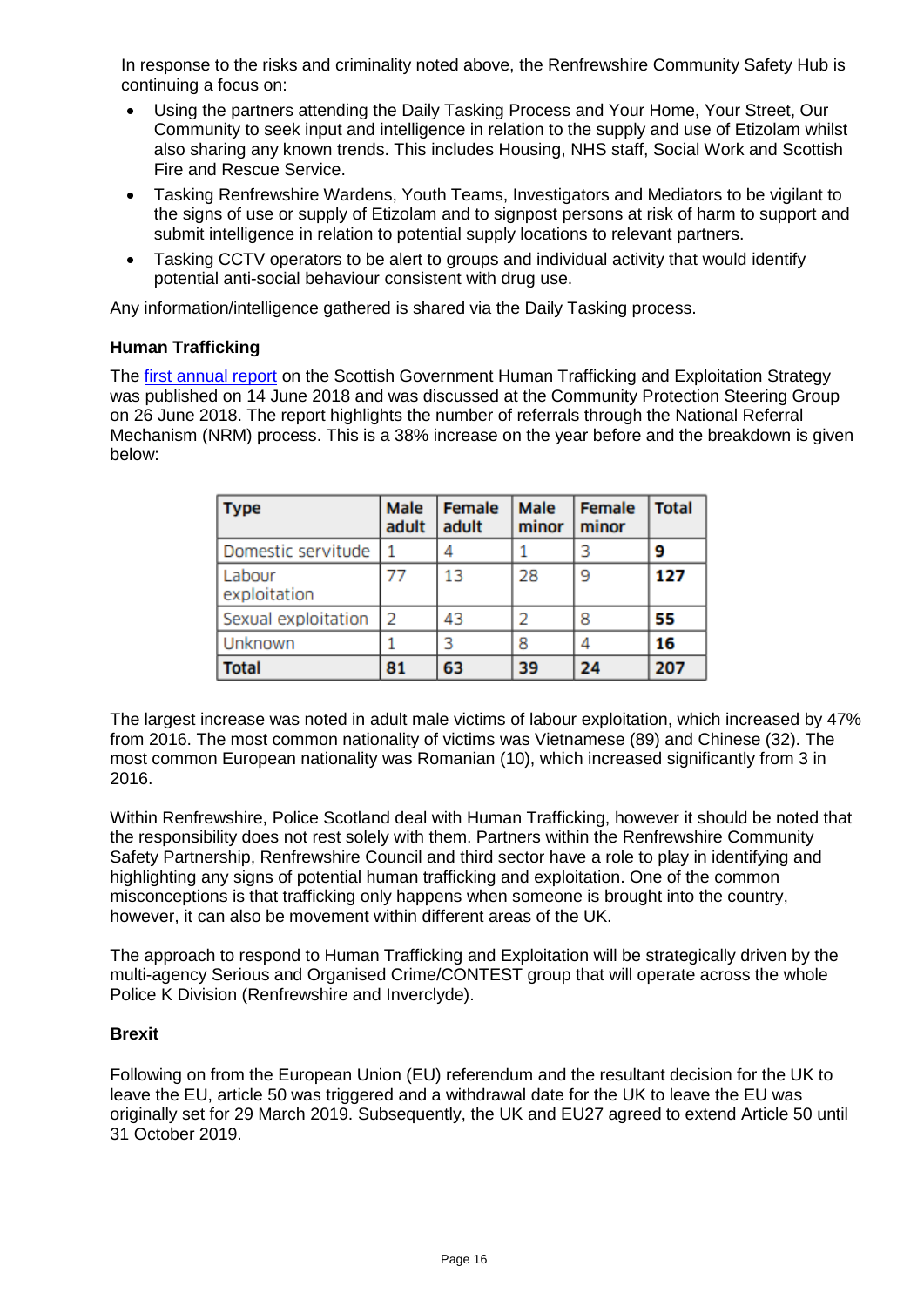Due to this and the uncertainty of the UK's withdrawal from the EU without an agreed deal (No-deal Brexit) contingency planning arrangements are being put in place. Preparatory activities have taken place at a UK level in relation to key areas of concern, in addition the Scottish Government have engaged with COSLA and other national bodies and through national and local resilience planning networks to form detailed plans.

To help mitigate against the potential impacts, Renfrewshire Council set up a "Brexit Readiness Steering Group" chaired by the Chief Executive. This group considered several identified risks and worked through a series of actions to put in place risk control measures. The measures were primarily a range of practical measures put in place to safeguard the position of the Council and protect essential life and limb services in the event of disruption, to ensure business continuity in a range of circumstances that might be triggered by a No-deal Brexit. These included:

- A workshop was also held in October 2018 involving senior officers across the community planning partnership organisations.
- Disruption to the availability of Council, partner or supplier workforce.
- Impacts related to legislative / regulatory changes, especially with regard to supporting the Airport and international trade.
- Financial implications including additional costs of procuring goods and services.
- Disruption to key goods and services along with their supply chains in particular food and fuel.

In terms of specific implications for the Council, Renfrewshire Trading Standards is responsible for enforcing product safety through specific acts and regulations. Under the current EU law, the service has powers to prevent unsafe goods entering the EU, the cost for this is borne by the importer. The service also has powers under UK law to seize and detain EU goods in free circulation. There is no permanent capacity based at Glasgow Airport with the service working closely with UK Border Force to ensure that where there is a concern around the nature of shipments coming into the EU appropriate checks can be undertaken. The number of checks will increase as the UK seeks to secure its own borders and is required to respond to similar regulatory requests relating to goods in transit from EU countries in a similar way to goods now entering the EU.

Trading Standards are also responsible for regulating specific weights and measures in operation at the airport and for animal health and these responsibilities and requirements are similarly likely to increase as the country restricts freedom of movement of people, goods and services. Overall it is anticipated that in the event of a hard Brexit an additional Trading Standards Officer will be required to service this additional regulatory agenda and in the event of a no deal Brexit this would increase to 2 additional officers being required, together with the costs associated with conducting analysis and investigation, prosecuting offenders and the storage and disposal of goods. It should be noted that there are limited Trading Standards Officers available in Scotland.

In addition, Environmental Health Officers are responsible for ensuring food standards are maintained and this currently involves the issuing of export certificates for foodstuffs or products of animal origin leaving the EU. This will increase should the UK not be part of the single market to goods that are destined for the EU. In addition, at present the closest border inspection post for imports is Manchester Airport. This is currently sustainable as most goods enter the EU through Rotterdam and other EU countries border inspection posts and thereafter transit within the EU to ports and airports across the UK. This model will not work once the UK leaves the EU and there is currently pressure for additional border inspection posts to be established to cope with demand. This is a decision for the airport to make – however should that happen a very significant increase in regulatory support will be required to meet the demand of additional goods entering the UK. Overall it is anticipated that in the event of a hard Brexit (as currently planned) an additional Environmental Health Officer will be required to service this additional regulatory agenda and in the event of a no deal Brexit this would increase to 2 additional officers being required together with associated costs in relation to conducting scientific analysis, storage and disposal of seized goods and conducting investigations and prosecutions.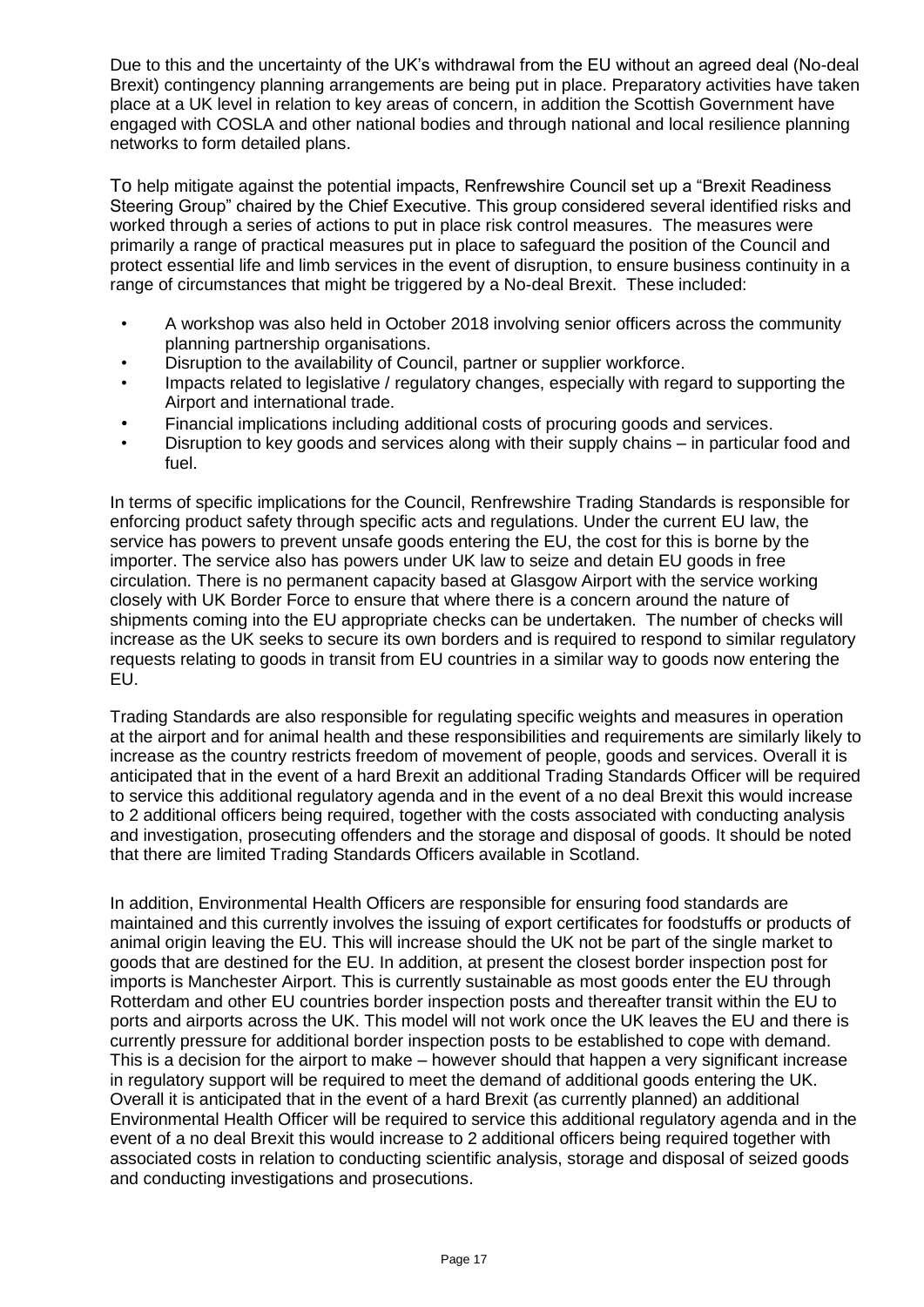## **Your Home, Your Street, Our Community**

The national Building Safer Communities programme has been rolled out in Renfrewshire over the past couple of years and has been successfully delivered in Ferguslie, Gallowhill and Erskine. A working group worked with the community to leave a sustainable action plan to improve issues within the community.

In September 2018, the area of Shortroods was chosen for a focused period of time with the working group being set up to target issues in and around the Shortroods area. There was a press release/photo shoot and a survey launched within the community to allow the working group to understand the issues raised.

Learning from previous experience, the communities didn't feel engaged with the name of programme, therefore it was rebranded in Renfrewshire and renamed "Your Home, Your Street, Our Community" to allow them to understand that it relates directly to the community.

Police Scotland led on the programme with support from Renfrewshire Council (Communities and Public Protection) to ensure a partnership approach. Other members of the working group include:

- Community Pay Back Team
- Renfrewshire Council Housing Officer
- Sanctuary Housing Officer
- Youth Services
- Renfrewshire Leisure
- RADAR
- Potential Community member

Following the initiative, an exit survey was carried out with most people agreeing that the Shortroods area had improved as part of the intervention, this including interaction with youths, feeling of safety and tackling the issues raised.

The next area for the programme will be chosen in May 2019.

#### **Automatic Number Plate Recognition**

The Council has been assisting Police Scotland with the upgrading and installation of new Automatic Number Plate Recognition camera sites across the roads network. The upgrade and installation of new cameras will contribute positively to Police Scotland operational activities targeting:

- Violence, Disorder and Anti-Social Behaviour
- Serious Organised Crime
- Counter Terrorism and Domestic Extremism
- Protecting People at Risk of Harm
- Road Safety and Road Crime
- Acquisitive Crime

To date, 2 Automatic Number Plate Recognition Cameras have been installed in Renfrewshire with discussions on-going regarding a third. It is hoped that this will be installed during 2019.

#### **5.8 Counter Terrorism and Serious and Organised Crime**

The nature of terrorism and the threat that terrorist activities pose has continued to change significantly over the last few years. Early in 2018 it was noted that the existing Renfrewshire Multi Agency CONTEST/Prevent Group had highlighted the connection between groups and individuals that engage in or are vulnerable to becoming involved in terrorist activities and those that engage in or are vulnerable to becoming involved in serious organised crime. With the clear and growing connection between groups and individuals that engage in or have an interest in terrorist activities and those that have an interest in serious organised crime and these links are in place across a wider geography than Renfrewshire. The agreed response to this was to replace the current Renfrewshire CONTEST/Prevent group with a strategic CONTEST and Serious Organised Crime Multi Agency Group operating at a Police Divisional level. This group, chaired by the Head of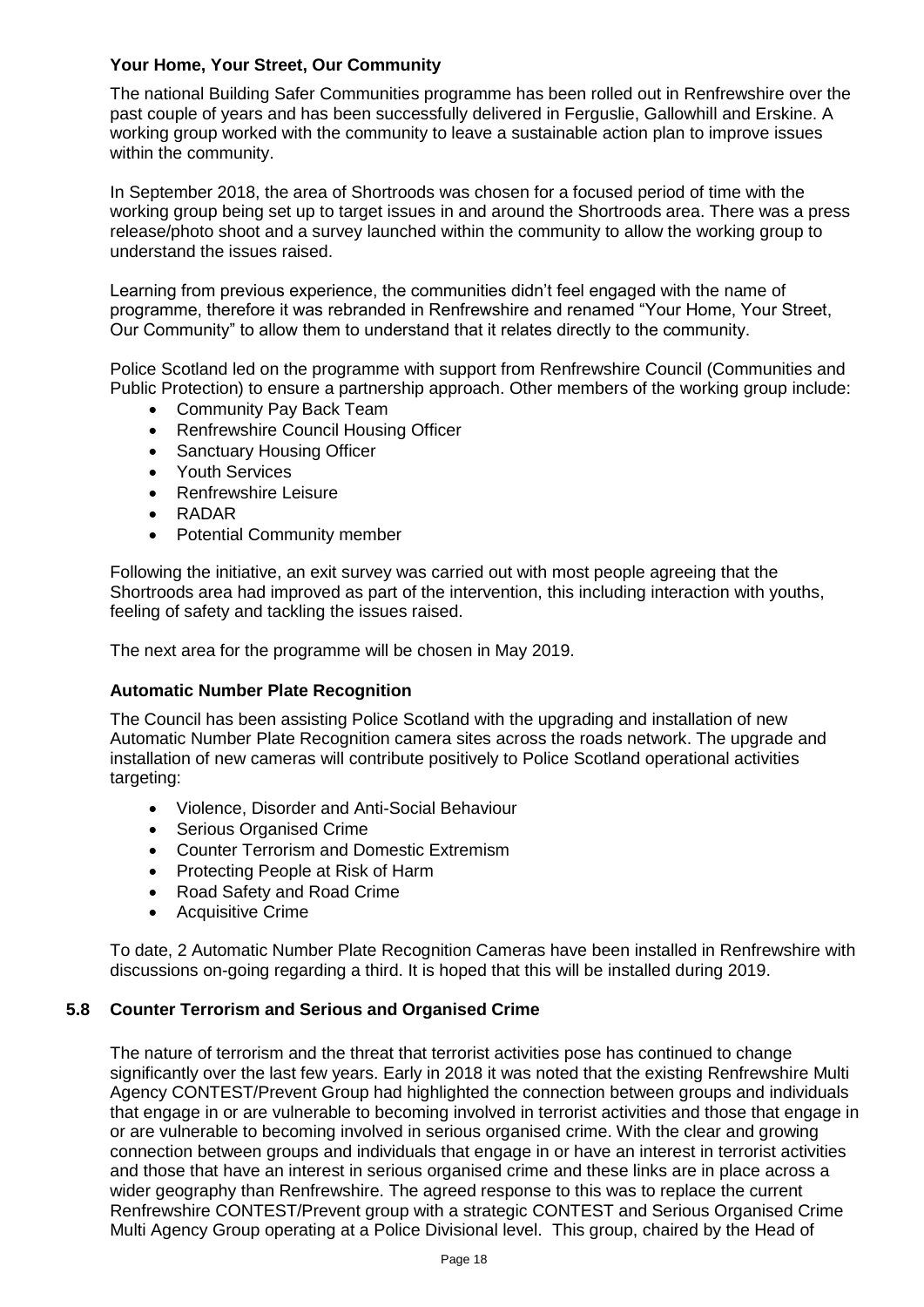Communities and Public Protection, has now met with an early key priority of developing a "Local Profile" for both terrorism and serious organised crime to assist in understanding the nature of risk in the divisional area, and in prioritising the areas of focus and nature of response for the partners involved in the group.

In line with the 2015 Counter Terrorism and Security Act, a Prevent Professional Concerns Case Conferences was established in Renfrewshire. The first case conference took place late 2018and was chaired by the Head of Communities and Public Protection and all relevant agencies were represented and took the appropriate action(s) where required.

Alongside the Strategic Counter Terrorism / Serious Organised Crime Divisional Group a specific Serious Organised Crime Group has also been established This is chaired by the Detective Superintendent with responsibility for Serious Organised Crime across the division and will be responsible for strategic oversight of this agenda and tactical governance. The information and strategic understanding of the nature of the risk to Renfrewshire that will be developed by these groups will also be used to guide the work of the Community Protection (Prevent) Steering group. This will address the subject at a local level along with an additional focus on addressing the key indicators and issues that make people vulnerable to becoming involved with serious organised crime or terrorist groups or that might indicate that they are already becoming involved in activities that are of concern. This includes human trafficking, missing persons and child sexual exploitation.

Trading Standards have undertaken a number of targeted interventions, in legitimate sectors or premises where serious organised crime traditionally operate. The operation of a trading premises can facilitate the laundering of money, as well as providing a front for other illegitimate trading practices. These interventions are often carried out in partnership with Police Scotland, and contribute towards the Disrupt agenda.

## **Frauds and Scams**

A continued focus on frauds and scams throughout the year has resulted in increased training and awareness raising for employees and elected members. Intelligence is received through Daily Tasking, and a partnership approach to the review of this intelligence allows patterns and trends to be monitored, and resources to be deployed most efficiently. Technology continues to be the key enabler to fraud, where the aim is to obtain customers' details using social engineering tools, and obtaining information by phone or by SMS text message. Partners are committed to raising the awareness of risks, with a recent example being the Police Scotland-led Shut Out Scammers initiative. The Council are now partnered with GetSafeOnline, which allows relevant services to access enhanced support materials relating to technological threats such as cybercrime.

# **5.9 Multi Agency Public Protection Arrangements and Community Justice**

The strategic arrangements in relation to Multi Agency Public Protection Arrangements (MAPPA) continue to be overseen by the MAPPA Strategic Oversight Group, which exists across the six local authorities, previously under North Strathclyde Community Justice Authority. Information in relation to the workings of MAPPA, statistics, annual aims and objectives and work undertaken are included in the MAPPA Annual report. The most recent report covers 2017/18 and was published on the Renfrewshire criminal justice website on 9 November 2018.

Community Justice is led by the Community Justice Renfrewshire Steering Group. The Renfrewshire Community Justice Outcome Improvement Plan 2018 – 21 was published on 31 March 2018 which identified the key priorities for the partnership as, improving community understanding and participation in community justice, developing opportunities for routes into employability for people with convictions, tackling homelessness for prison leavers and raising awareness of services and pathways available in Renfrewshire which support people to improve mental health and wellbeing. Currently work is being undertaken to report on progress of year one of this plan across 2018/19 to Community Justice Scotland.

Work commenced in 2018/19 to ensure that referral pathways to mental health services are clear for those with convictions.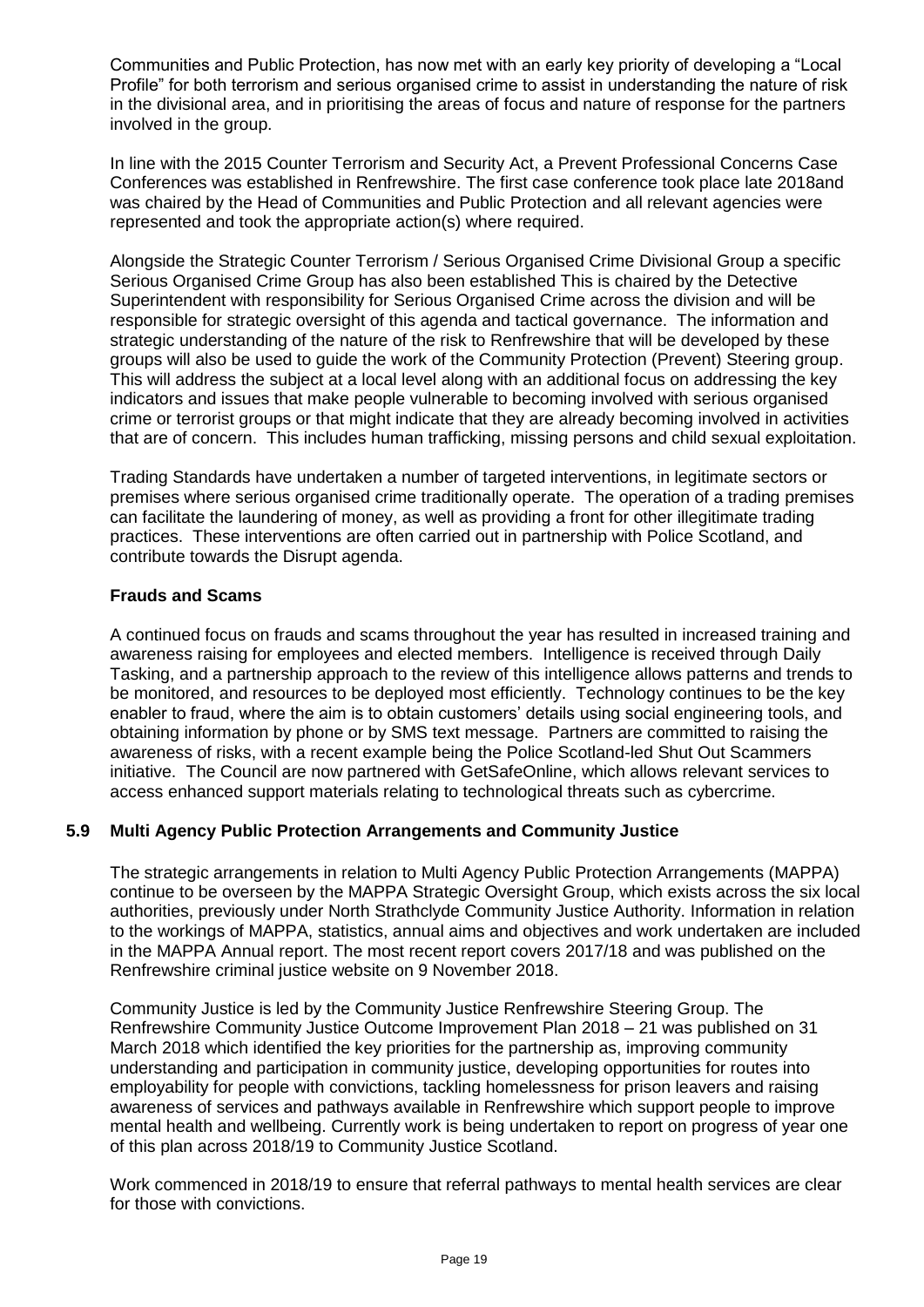The partnership was successful in securing funding from the Scottish Government's Employability, Innovation and Integration Fund to support training, skills development and employability activities for people with convictions and the development of the employability pipeline in Renfrewshire. Evaluation of this project is currently underway.

Engagement with partners and local women continues to develop a Women's Centre in Johnstone. Kind Accepting Inspiring Renfrewshire's Open Space (Kairos) sets out to be a safe and welcoming place for women of all ages, offering a variety of opportunities and activities which will have good links and connections with other local services. Ongoing links exist with women subject to Community Payback Orders who have been involved in the centre's development.

## **5.10 Renfrewshire Alcohol and Drug Partnership (ADP)**

#### **Tackling drug and alcohol related deaths**

Renfrewshire ADP updated the local Drug Deaths Action Plan which outlines key priorities for preventing deaths and includes investigating all drug related deaths and trends and reviewing areas for intervention. There were thirty-eight drug related deaths in Renfrewshire in 2017, this represents a 9.5% decrease compared with 2015, although the overall 5-year average rose by 7.7% from 26 to 28 and continues the rising trend witnessed since 2013. It is envisaged that drug related deaths in Renfrewshire during 2018 is likely to rise, official will be available August 2019.

Some of the key actions which have taken place include the provision of an evening fixed site needle exchange pilot which began at the beginning of the year and new clients, particularly those who have been identified as injectors, will continue to be prioritised and offered rapid start and titration of Opiate Replacement Therapy. Training continues to be offered to ensure distribution of naloxone which aims to prevent drug related deaths, during 2018/19 two hundred and fifty-five kits were supplied.

The rate of alcohol related deaths has remained the same in 2016 and 2017 (32.6 per 100,000 population) but is a slight increase compared to 2015 which was 31.5 per 100,000 population. An alcohol related deaths audit was carried out which resulted in a number of clear recommendations including better recording at A&E relating to levels of alcohol consumption and if individuals are identified as exceeding the recommended daily limits a referral is made to the acute addiction liaison service. The audit also identified that a number of individuals had significant financial concerns prior to their death which has resulted in robust links being established with Advice Works.

#### **Alcohol and Drugs Commission**

During 2018/19, Renfrewshire Community Planning Partnership agreed to establish an independent Alcohol and Drugs Commission to gain a true picture of the impact that alcohol and drug use has on individuals, families and communities across Renfrewshire. The commission, now formally operational since 19 March 2019, has an agreed programme of meetings until early 2020, at which point it will agree its findings and thereafter present its recommendations to the Community Planning Partnership for endorsement and action. This is the first commission of its kind in Scotland.

# **Recovery Oriented Systems of Care**

A Whole Systems Review of Drug and Alcohol Services in Renfrewshire was commissioned in January 2018 by the ADP. The purpose was to review all aspects of service delivery to ensure the continuation of person centred and recovery focused care with clear pathways identified within Renfrewshire Addiction Services. The findings of the audit showed that alcohol and drug services in Renfrewshire have had a positive impact on individuals and that services had successfully engaged and retained significant numbers of individuals in treatment and care. Positive outcomes had been achieved in a number of areas. However, the review identified some areas of opportunity for further development:-

- Introduction of a fully integrated Alcohol and Drug Service in Renfrewshire.
- Establishment of a single point of access team for all alcohol and drug referrals.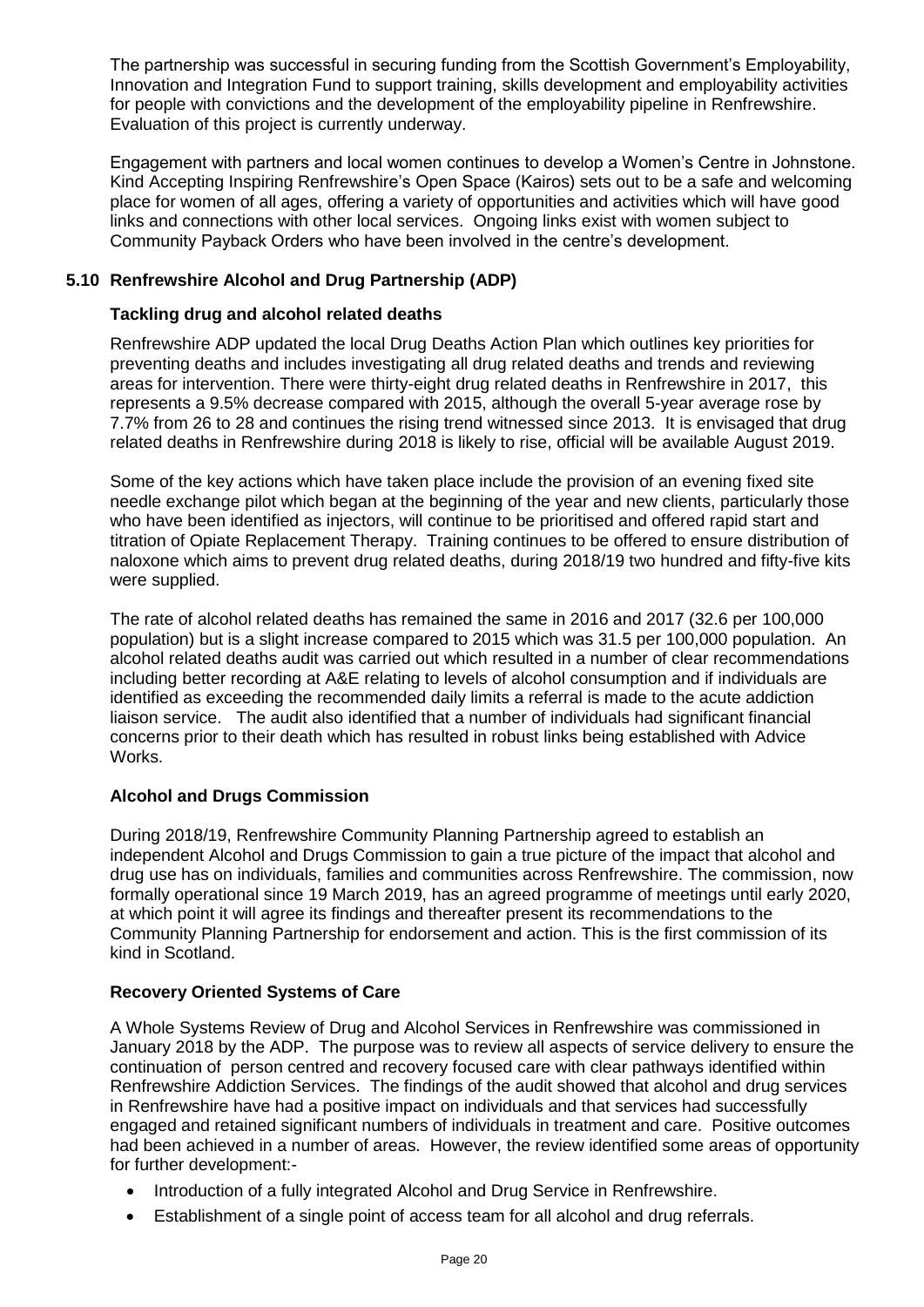- Future model needs to include more community based recovery orientated system of care including the development of a Recovery Hub and the provision of assertive outreach.
- Extend the model of care in relation to alcohol to include Home Detoxification.
- Establish a specialist dedicated team to provide support to the GP Shared Care.

An Implementation Plan has been developed and a Steering Group has been set up to ensure the recommendations are implemented.

#### **Stigma and Addiction**

The stigma associated with addiction to alcohol and drugs can have a negative impact on an individual's recovery as well as families and the wider community. An education and awareness raising campaign was organised by the ADP to challenge stigma. Changing Stigma to Respect Exhibition was held in Renfrewshire over a two day period with more than 100 people attending. A short film was made by both men and women from the local recovery community which highlighted the different forms of stigma that people endure in recovery from addiction. This was followed by an exhibition of photographs taken to highlight what recovery means to those affected by addiction and mental health. This was also replicated within the Sunshine Recovery Cafe. Both events were peer led with graduates from our peer training programme guiding visitors through the exhibition and engaging in conversations around stigma.

#### **Recovery College**

The ADP supported a group of individuals to attend the Scottish Recovery College. The aim of the college was to build the community development skills of individuals in recovery from addiction and had the opportunity of completing a number of modules over an eight day period. Ten students from Renfrewshire graduated and it is planned to hold a further Recovery College in 2019.

#### **Prevention**

The role of health as a statutory consultee in the licensing process has been strengthened with the post of Health Improvement Lead Alcohol Licensing commencing July 2018. Through the provision of information on the impacts of alcohol related harms at locality level to the Licensing Board there have been increased discussions on the control measures afforded under licensing legislation to protect and improve public health. As a result, three applications have seen health recommended conditions applied to date.

#### **5.11 Collaborative Leadership Pilot Programme**

In November 2018, the Collaborative Leadership Pilot Programme commenced in Renfrewshire. This is a multi-agency collaborative leadership programme aimed at 1st or 2nd tier line managers who show potential to advance within their relevant service. Seventeen candidates were selected as having potential for advancement and likely to remain within the Renfrewshire area for a reasonable time, allowing them to work collaboratively across local agencies. The purpose of the programme is to:

- Improve leadership skills
- Increase understanding of Christie Principals
- Encourage students to think about collaborative strategies
- Create relationships which will develop with the students
- Encourage students to think about their own leadership style
- Provide opportunities for students to learn from others
- Work collaboratively to successfully address Chief Officer Group challenges

A special meeting of the Chief Officers Group took place on 7 June 2019 and partners heard presentations from participants on the outcomes and recommendations flowing from a review they had undertaken of a live service area. It was agreed that this cohort would continue to engage with the Chief Officers Group on the progression of their ideas and recommendations. Partners